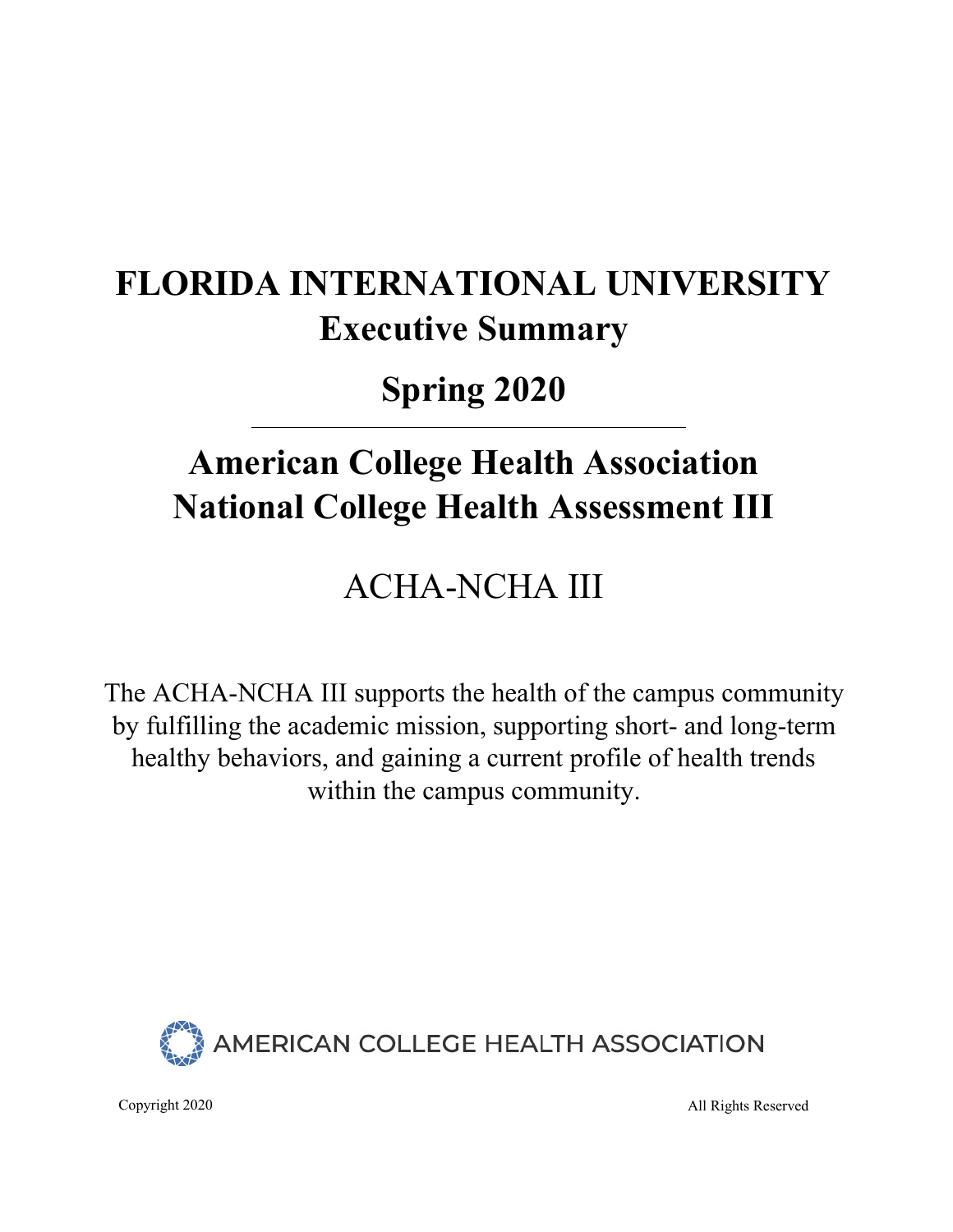# **Table of Contents**

I. Introduction and Notes 1

| A. General Health and Campus Climate                    |  |
|---------------------------------------------------------|--|
| B. Nutrition, BMI, Physical Activity, and Food Security |  |
| C. Health Care Utilization                              |  |
| D. Impediments to Academic Performance                  |  |
| E. Violence, Abusive Relationships, and Personal Safety |  |
| F. Tobacco, Alcohol, and Other Drug Use                 |  |
| G. Sexual Behavior                                      |  |
| H. Mental Health and Wellbeing                          |  |
| <b>L.</b> Acute Conditions                              |  |
| J. Ongoing or Chronic Conditions                        |  |
| K. Sleep                                                |  |

 ACHA, the nation's principal advocate and leadership organization for college and university health, represents a diverse membership that provides and supports the delivery of health care and prevention and wellness services for the nation's 20 million college students. For more information about the association's programs and services, visit www.acha.org, and www.acha.org/NCHA.

*Suggested citation for this document:* 

American College Health Association. American College Health Association-National College Health Assessment III: Florida International University Executive Summary Spring 2020. Silver Spring, MD: American College Health Association; 2020.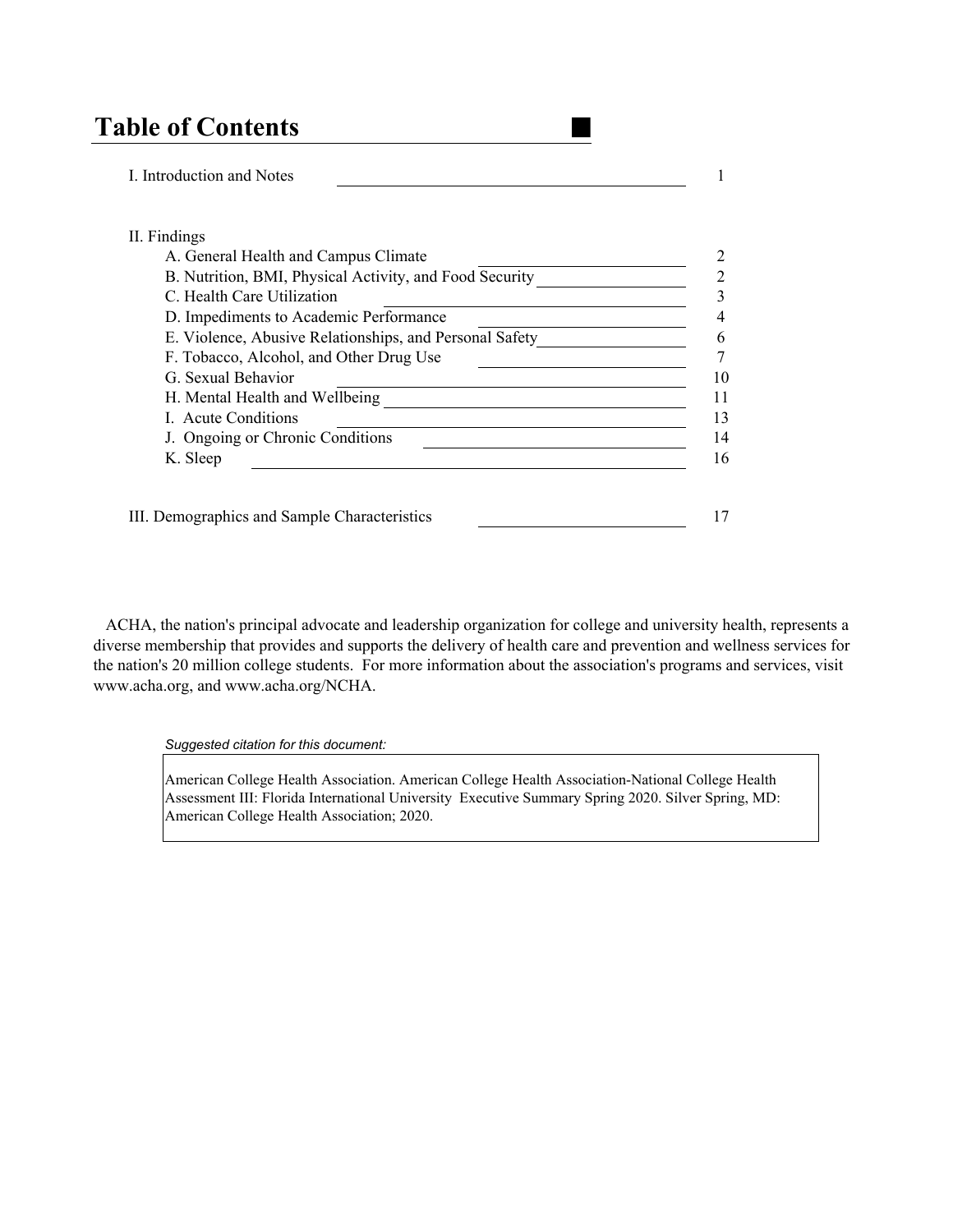# **Introduction and Notes**

The ACHA-National College Health Assessment (ACHA-NCHA) is a national research survey organized by the American College Health Association (ACHA) to assist college health service providers, health educators, counselors, and administrators in collecting data about their students' habits and behaviors on the most prevalent health topics. The ACHA-NCHA now provides the largest known comprehensive data set on the health of college students, providing the college health and higher education fields with a vast spectrum of information on student health.

ACHA initiated the original ACHA-NCHA in 2000 and the instrument was used nationwide through the Spring 2008 data collection period. A revised survey, the ACHA-NCHA-II, was in use from Fall 2008 - Spring 2019 data collection periods. The survey was redesigned again, and data collection with the ACHA-NCHA III began in Fall 2019.

Please note that it is not appropriate to compare trends between versions of the survey. Directly comparing data points between the Original ACHA-NCHA, the ACHA-NCHA II, and the ACHA-NCHA III can lead to an erroneous conclusions and is not recommended.

#### *Notes about this report:*

1. Missing values have been excluded from analysis and only valid percents are included in this document, unless otherwise noted.

2. **The ACHA-NCHA III is programmed differently than earlier versions of the survey.** Rather than asking the respondents to answer every question (and offering a "not applicable" option), display logic was used throughout the survey to determine whether, based on their response to an earlier question, the student saw a follow-up question. This makes the valid percents of certain questions impossible to apply to the entire sample, as the denominator used was limited to only the number of students that saw the question. When appropriate, results are also presented using the entire sample as the denominator to show the proportion of the overall sample that experienced a particular issue. These differences in presentation are carefully noted throughout the document and will often explain differences observed between this document and the full data report. Please look carefully at descriptions of the data presented in each table, as well as any footnotes included.

3. *About the use of sex and gender in this report:* Survey responses are reported by sex based on the responses to questions 67A, 67B, and 67C. For the purpose of the ACHA-NCHA report documents, respondents are reported as male or female only when their responses to these three questions are consistent with one another. If gender identity is consistent with sex at birth AND "no" is selected for transgender, then respondents are designated as either *male* or *female* . If respondents select "yes" for transgender OR their sex at birth is not consistent with their gender identity, then they are designated as *non-binary* . A respondent that selects "intersex" for sex at birth, "no" for transgender, and man or woman for gender identity are designated as *male* or *female* . A respondent that selects "intersex" for sex at birth, "yes" for transgender, or selects a gender identity other than man or woman are designated as *non-binary* . A respondent that skips any of the three questions is designated as *unknown* . Totals displayed in this report include non-binary and unknown responses.

For additional information about the survey's development, design, and methodology, email Mary T Hoban, PhD, MCHES,  $(mhoban@acha.org)$ , Christine Kukich, MS (ckukich $@acha.org$ ), or visit www.acha-ncha.org.

This Executive Summary highlights results of the ACHA-NCHA III Spring 2020 survey for Florida International University consisting of 229 respondents.

The response rate was 1.5%.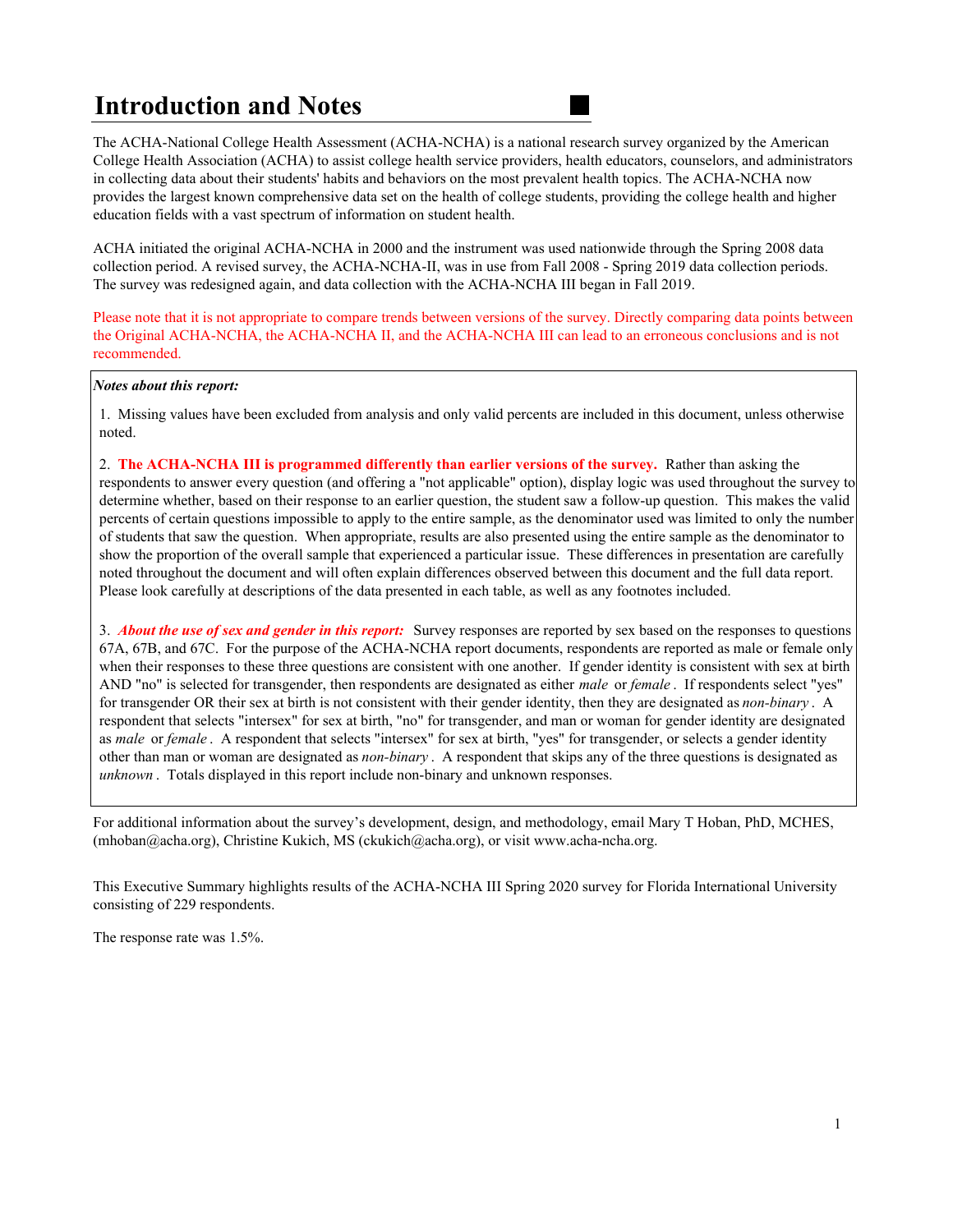## **A. General Health and Campus Climate**

- 59.1 % of college students surveyed ( $\frac{76.5}{8}$  male and  $\frac{55.3}{8}$  % female) described their health as *very good or excellent.*
- 91.1 % of college students surveyed (98.0 % male and 90.7 % female) described their health as *good, very good or excellent .*
- -

#### **Proportion of college students who reported they** *agree* **or** *strongly agree* **that:**

| Percent (%)                                                                        | Male | Female | Total |
|------------------------------------------------------------------------------------|------|--------|-------|
| I feel that I belong at my college/university                                      | 76.5 | 70.1   | 70.6  |
| I feel that students' health and well-being is a priority at my college/university | 45.1 | 61.2   | 57.6  |
| At my college/university, I feel that the campus climate encourages free and open  |      |        |       |
| discussion of students' health and well-being.                                     | 58.8 | 67.7   | 65.4  |
| At my college/university, we are a campus where we look out for each other         | 46.9 | 45.1   | 44.7  |

## **B. Nutrition, BMI, Physical Activity, and Food Security**

#### **College students reported:**

| Percent (%)                                                                            | Male | Female | Total |
|----------------------------------------------------------------------------------------|------|--------|-------|
| Drinking 0 sugar-sweetened beverages (per day), on average, in the last 7 days         | 43.1 | 35.8   | 36.7  |
| Drinking 1 or more sugar-sweetened beverages (per day), on average, in the last 7 days | 56.9 | 64.2   | 63.3  |
| Drinking energy drinks or shots on 0 of the past 30 days                               | 73.5 | 86.6   | 82.7  |
| Drinking energy drinks or shots on 1-4 of the past 30 days                             | 10.2 | 12.8   | 12.8  |
| Drinking energy drinks or shots on 5 or more of the past 30 days                       | 16.3 | 0.6    | 4.4   |
| Eating 3 or more servings of fruits (per day), on average, in the last 7 days          | 27.5 | 23.6   | 23.6  |
| Eating 3 or more servings of vegetables (per day), on average, in the last 7 days      | 35.3 | 31.5   | 30.6  |

**Estimated Body Mass Index (BMI):** This figure incorporates reported height and weight to form a general indicator of physical health. Categories defined by The World Health Organization (WHO) 2000, reprinted 2004. Obesity: Preventing and Managing the Global Epidemic. WHO Tech Report Series: 894.

| BMI<br>Percent (%)          | Male  | Female | <b>Total</b> |
|-----------------------------|-------|--------|--------------|
| $\leq$ 18.5 Underweight     | 2.0   | 13.0   | 9.8          |
| 18.5-24.9 Healthy Weight    | 42.0  | 53.4   | 50.9         |
| 25-29.9 Overweight          | 36.0  | 16.8   | 21.0         |
| 30-34.9 Class I Obesity     | 16.0  | 9.3    | 11.6         |
| 35-39.9 Class II Obesity    | 0.0   | 4.3    | 3.1          |
| $\geq$ 40 Class III Obesity | 4.0   | 3.1    | 3.6          |
| Mean                        | 26.25 | 24.31  | 24.90        |
| Median                      | 25.85 | 22.86  | 23.78        |
| Std Dev                     | 5.12  | 6.00   | 5.91         |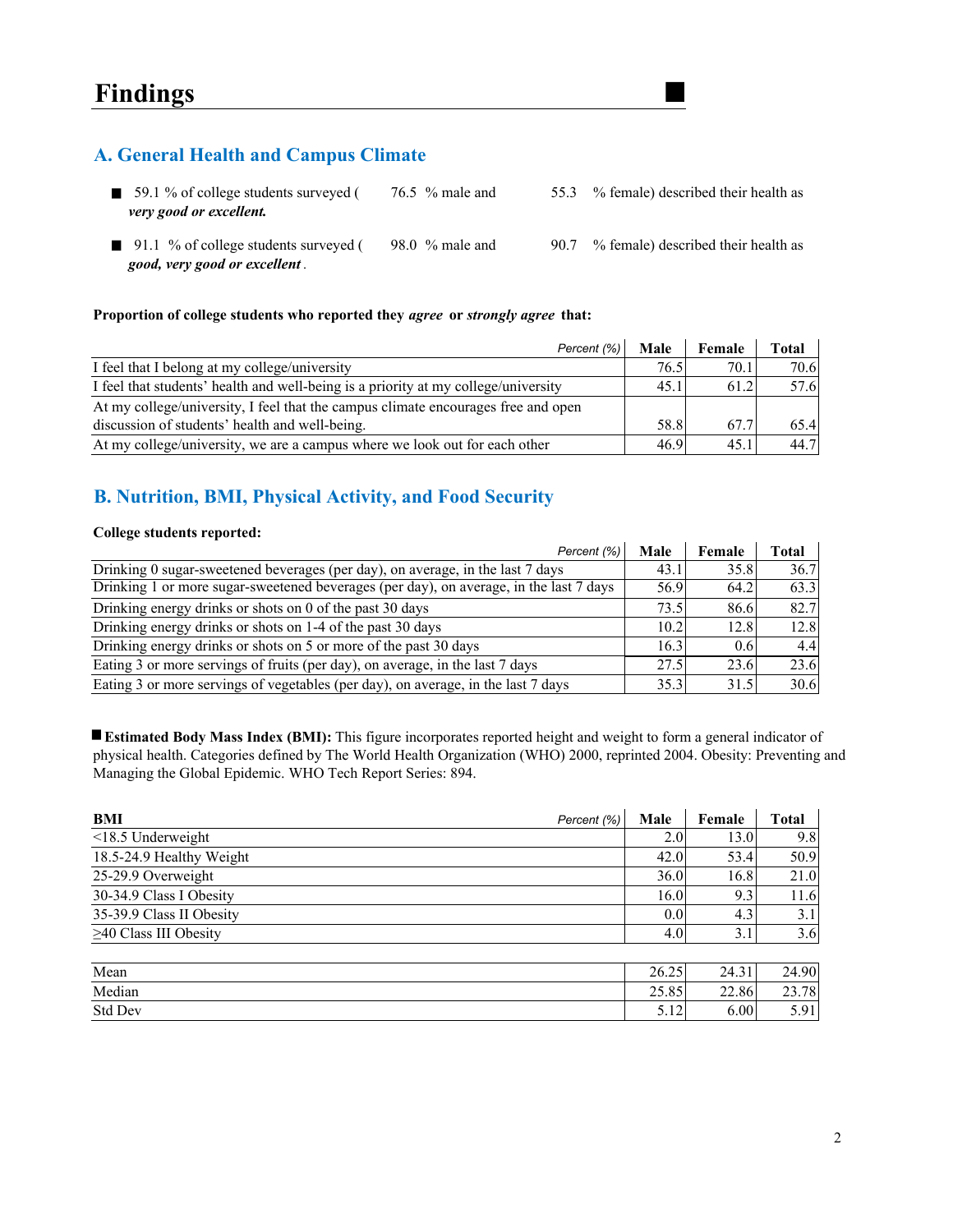#### **Students meeting the recommended guidelines for physical activity**

Based on: US Dept of Health and Human Services. *Physical Activities Guidelines for Americans*, 2nd edition. Washington, DC: US Dept of Health and Human Services; 2018

#### Definitions:

- Recommendation for **aerobic activity**: 150 minutes or more of moderate-intensity physical activity per week or 75 minutes of vigorous-intensity physical activity or the equivalent combination
- Recommendation for **strength training**: 2 or more days a week of moderate or greater intensity activities that involve all major muscle groups
- *Active Adults* meet the recommendation for strength training **AND** aerobic activity
- *Highly Active Adults* meet the recommendation for strength training and **TWICE** the recommendation for aerobic activity (300 minutes or more of moderate-intensity physical activity per week or 150 minutes of vigorous-intensity physical activity or the equivalent combination)

| Percent (%)                                     | Male | Female | Total |
|-------------------------------------------------|------|--------|-------|
| Guidelines met for <b>aerobic</b> exercise only | 72.0 | 64.6   | 66.4  |
| Guidelines met for <b>Active Adults</b>         | 50.0 | 32.9   | 36.7  |
| Guidelines met for Highly Active Adults         | 46.0 | 22.0   | 27.0  |

#### **Food Security**

Based on responses to the *US Household Food Security Survey Module: Six-Item Short Form (2012)* from the USDA Economic Research Service.

| Percent (%)                                         | Male | Female | Total |
|-----------------------------------------------------|------|--------|-------|
| High or marginal food security (score 0-1)          | 58.0 | 45.5   | 48.7  |
| Low food security (score 2-4)                       | 28.0 | 28.5   | 28.1  |
| Very low food security (score 5-6)                  | 14.0 | 26.1   | 23.2  |
|                                                     |      |        |       |
| Any food insecurity (low or very low food security) | 42.0 | 54.5   | 51.3  |

## **C. Health Care Utilization**

#### **College students reported:**

| Percent (%)                                                                                 | Male | Female | <b>Total</b> |
|---------------------------------------------------------------------------------------------|------|--------|--------------|
| Receiving psychological or mental health services within the last 12 months                 | 13.7 | 27.9   | 24.9         |
| *The services were provided by:                                                             |      |        |              |
| My current campus health and/or counseling center                                           | 50.0 | 50.0   | 50.0         |
| A mental health provider in the local community near my campus                              | 50.0 | 32.5   | 34.0         |
| A mental health provider in my home town                                                    | 50.0 | 59.5   | 57.7         |
| A mental health provider not described above                                                | 33.3 | 6.7    | 8.3          |
| *Only students who reported receiving care in the last 12 months were asked these questions |      |        |              |
| Percent (%)                                                                                 | Male | Female | Total        |
| Visiting a medical provider within the last 12 months                                       | 58.8 | 77.0   | 72.5         |
| *The services were provided by:                                                             |      |        |              |
| My current campus health center                                                             | 20.8 | 29.8   | 28.1         |
| A medical service provider in the local community near my campus                            | 33.3 | 27.4   | 27.6         |
|                                                                                             |      |        |              |
| A medical service provider in my home town                                                  | 66.7 | 78.8   | 77.2         |

*\*Only students who reported receiving care in the last 12 months were asked these questions*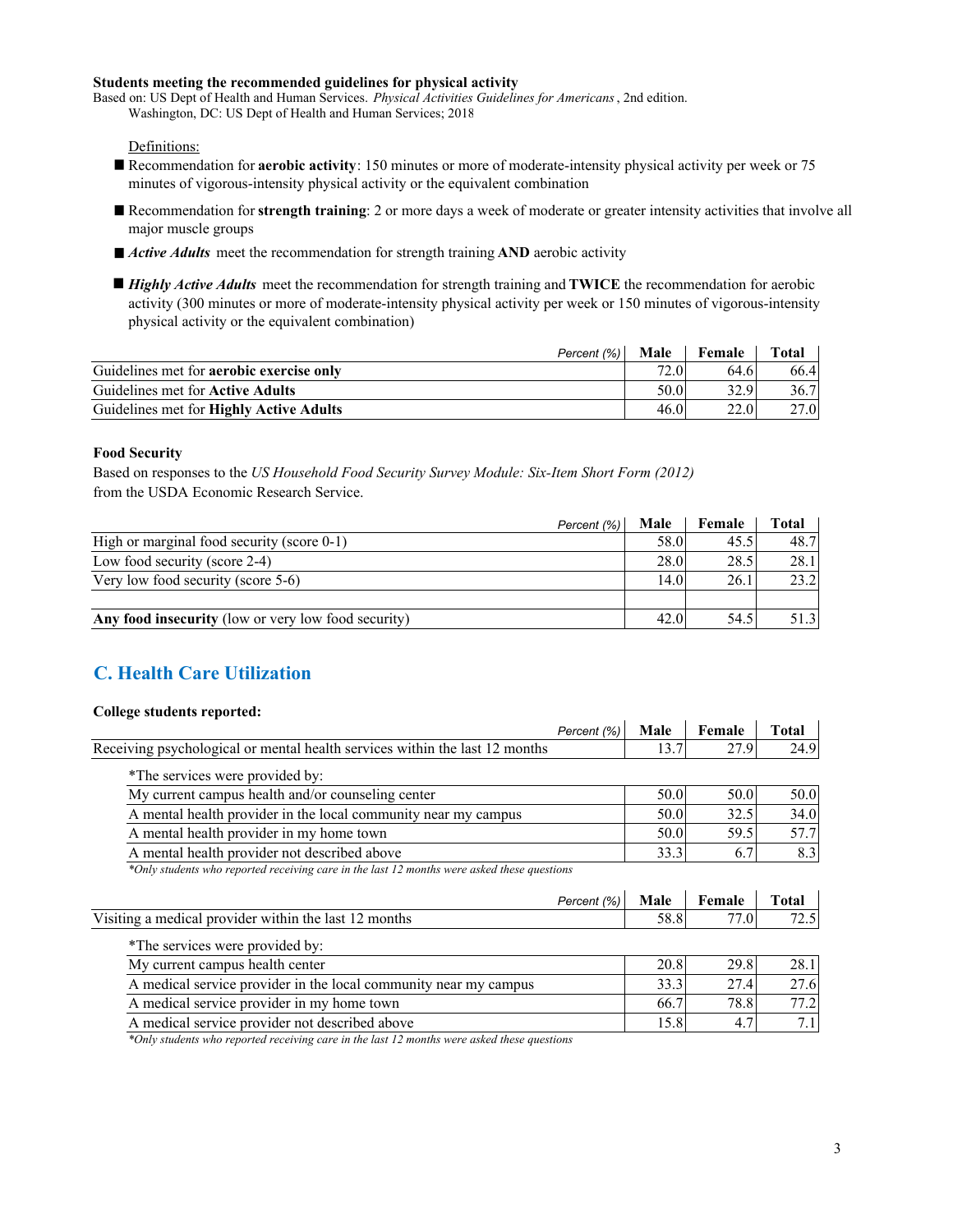#### **College students reported:**

| Percent (%)                                                                              | Male | Female | <b>Total</b> |
|------------------------------------------------------------------------------------------|------|--------|--------------|
| Flu vaccine within the last 12 month                                                     | 17.6 | 29.1   | 26.2         |
| Not starting the HPV vaccine series                                                      | 17.6 | 15.8   | 15.3         |
| Starting, but not completing HPV vaccine series                                          | 2.0  | 3.0    | 2.6          |
| Completing HPV vaccine series                                                            | 51.0 | 61.8   | 59.4         |
| Not knowing their HPV vaccine status                                                     | 29.4 | 19.4   | 22.7         |
| Ever having a GYN visit or exam (females only)                                           |      | 59.5   |              |
| Having a dental exam in the last 12 months                                               | 60.8 | 60.6   | 59.8         |
| Being tested for HIV within the last 12 months                                           | 19.6 | 29.3   | 26.8         |
| Being tested for HIV more than 12 months ago                                             | 19.6 | 15.2   | 16.2         |
| Wearing sunscreen usually or always when outdoors                                        | 13.7 | 38.8   | 31.4         |
| Spending time outdoors with the intention of tanning at least once in the last 12 months | 44.0 | 53.0   | 48.9         |

# **D. Impediments to Academic Performance**

*(items are listed in the order in which they appear in the survey)* Respondents are asked in numerous places throughout the survey about issues that might have negatively impacted their academic performance within the last 12 months. This is defined as negatively impacting their performance in a class or delaying progress towards their degree. Both types of negative impacts are represented in the figures below. Please refer to the corresponding Data Report for specific figures on each type of impact. Figures in the **left** columns use all students in the sample as the denominator. Figures in the **right** columns use only the students that experienced that issue (e.g. students who used cannabis, reported a problem or challenge with finances, or experienced a particular health issue) in the denominator.

|                        |             |      | <b>Negatively impacted</b><br>academic performance |              |                                                   | <b>Negatively impacted</b><br>academic performance |       |
|------------------------|-------------|------|----------------------------------------------------|--------------|---------------------------------------------------|----------------------------------------------------|-------|
|                        |             |      | among all students in the<br>sample                |              | among only students that<br>experienced the issue |                                                    |       |
|                        | Percent (%) | Male | <b>Female</b>                                      | <b>Total</b> | Male                                              | Female                                             | Total |
| Alcohol use            |             | 2.0  |                                                    |              | 2.31                                              | $\cdot$ .4                                         | 1.5   |
| Cannabis/marijuana use |             | 5.9  | 3.0 <sub>l</sub>                                   | 3.9          | 17.6                                              | 8.2                                                | 10.8  |

#### **Problems or challenges in the last 12 months**

| Career                                                | 11.8 | 21.2 | 20.1            |
|-------------------------------------------------------|------|------|-----------------|
| Finances                                              | 9.8  | 17.0 | 17.5            |
| Procrastination                                       | 51.0 | 51.5 | 53.3            |
| Faculty                                               | 3.9  | 6.7  | 7 <sub>.0</sub> |
| Family                                                | 7.8  | 18.2 | 17.5            |
| Intimate Relationships                                | 13.7 | 11.5 | 12.2            |
| Roommate/housemate                                    | 3.9  | 1.8  | 3.1             |
| Peers                                                 | 3.9  | 2.4  | 3.5             |
| Personal appearance                                   | 3.9  | 4.2  | 4.8             |
| Health of someone close to me                         | 9.8  | 10.9 | 11.4            |
| Death of a family member, friend, or someone close to |      |      |                 |
| me                                                    | 3.9  | 10.9 | 9.2             |
| <b>Bullying</b>                                       | 2.0  | 2.4  | 2.6             |
| Cyberbullying                                         | 0.0  | 0.6  | 0.4             |
| Hazing                                                | 0.0  | 0.6  | 0.4             |
| Microaggression                                       | 0.0  | 1.8  | 1.3             |
| <b>Sexual Harassment</b>                              | 0.0  | 3.6  | 3.1             |
| Discrimination                                        | 2.0  | 1.2  | 1.3             |

| 11.8 | 21.2 | 20.1 | 23.1 | 50.0  | 44.7  |
|------|------|------|------|-------|-------|
| 9.8  | 17.0 | 17.5 | 17.9 | 29.2  | 30.1  |
| 51.0 | 51.5 | 53.3 | 65.0 | 68.0  | 68.9  |
| 3.9  | 6.7  | 7.0  | 25.0 | 61.1  | 55.2  |
| 7.8  | 18.2 | 17.5 | 20.0 | 36.1  | 36.4  |
| 13.7 | 11.5 | 12.2 | 26.9 | 22.4  | 23.9  |
| 3.9  | 1.8  | 3.1  | 25.0 | 10.7  | 17.5  |
| 3.9  | 2.4  | 3.5  | 16.7 | 10.5  | 14.8  |
| 3.9  | 4.2  | 4.8  | 8.3  | 7.5   | 9.0   |
| 9.8  | 10.9 | 11.4 | 25.0 | 26.1  | 27.4  |
|      |      |      |      |       |       |
| 3.9  | 10.9 | 9.2  | 16.7 | 38.3  | 33.9  |
| 2.0  | 2.4  | 2.6  | 50.0 | 50.0  | 50.0  |
| 0.0  | 0.6  | 0.4  | 0.0  | 25.0  | 20.0  |
| 0.0  | 0.6  | 0.4  | 0.0  | 100.0 | 100.0 |
| 0.0  | 1.8  | 1.3  | 0.0  | 10.3  | 6.7   |
| 0.0  | 3.6  | 3.1  | 0.0  | 22.2  | 20.0  |
| 2.0  | 1.2  | 1.3  | 11.1 | 10.5  | 10.3  |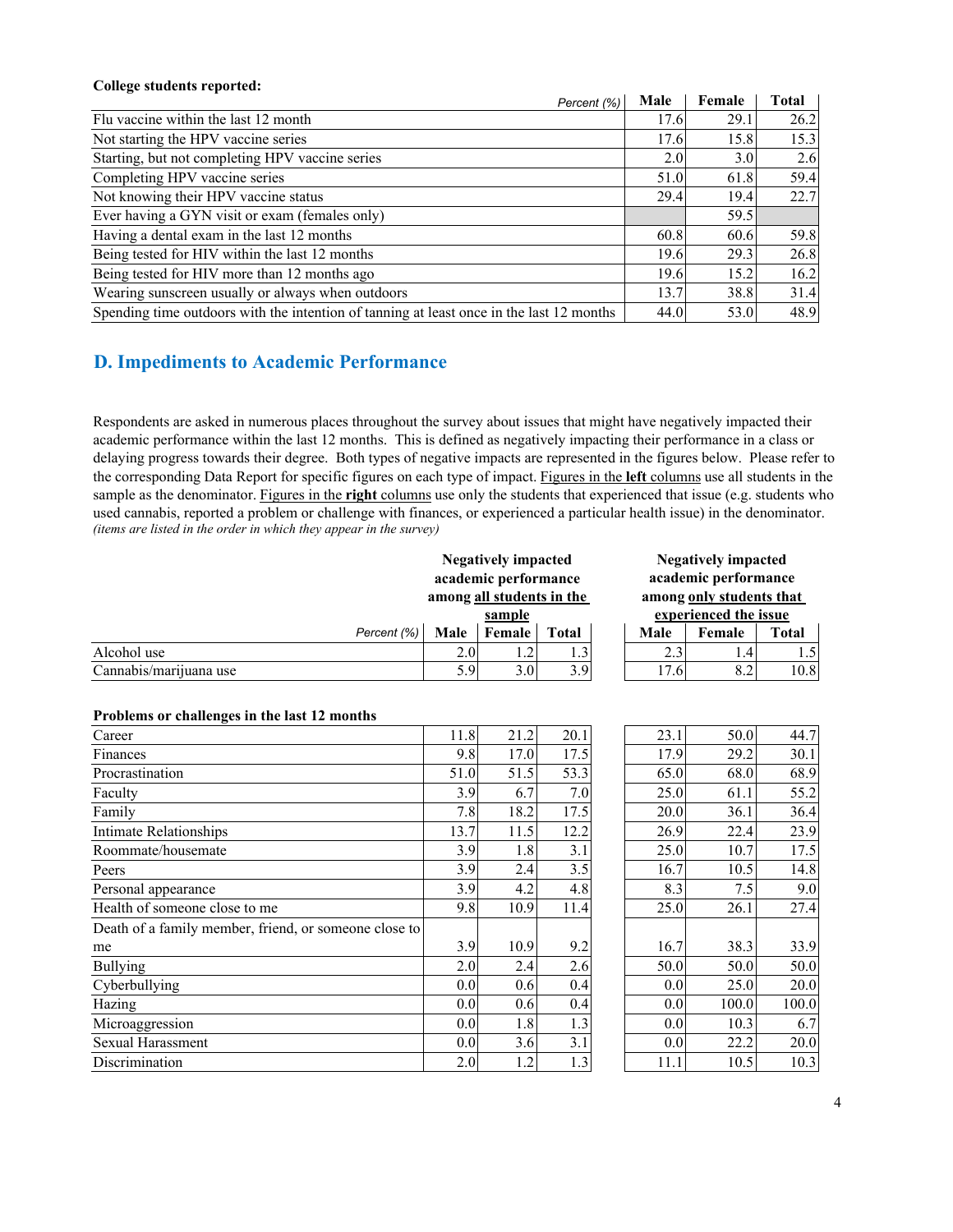|                                                                                         | <b>Negatively impacted</b><br>academic performance<br>among all students in the<br>sample |        |              | <b>Negatively impacted</b><br>academic performance<br>among only students that<br>experienced the issue |      |        |              |
|-----------------------------------------------------------------------------------------|-------------------------------------------------------------------------------------------|--------|--------------|---------------------------------------------------------------------------------------------------------|------|--------|--------------|
| Percent (%)                                                                             | Male                                                                                      | Female | <b>Total</b> |                                                                                                         | Male | Female | <b>Total</b> |
| <b>Acute Diagnoses in the last 12 months</b>                                            |                                                                                           |        |              |                                                                                                         |      |        |              |
| <b>Bronchitis</b>                                                                       | 0.0                                                                                       | 0.6    | 0.4          |                                                                                                         | 0.0  | 20.0   | 12.5         |
| Chlamydia                                                                               | 0.0                                                                                       | 0.0    | 0.0          |                                                                                                         | 0.0  | 0.0    | 0.0          |
| Chicken Pox (Varicella)                                                                 | 0.0                                                                                       | 0.0    | 0.0          |                                                                                                         | 0.0  | 0.0    | 0.0          |
| Cold/Virus or other respiratory illness                                                 | 5.9                                                                                       | 10.3   | 9.6          |                                                                                                         | 25.0 | 30.4   | 29.7         |
| Concussion                                                                              | 2.0                                                                                       | 0.0    | 0.9          |                                                                                                         | 50.0 | 0.0    | 66.7         |
| Gonorrhea                                                                               | 0.0                                                                                       | 0.0    | 0.0          |                                                                                                         | 0.0  | 0.0    | 0.0          |
| Flu (influenza or flu-like illness)                                                     | 2.0                                                                                       | 4.2    | 3.5          |                                                                                                         | 12.5 | 41.2   | 30.8         |
| <b>Mumps</b>                                                                            | 0.0                                                                                       | 0.0    | 0.0          |                                                                                                         | 0.0  | 0.0    | 0.0          |
| Mononucleosis (mono)                                                                    | 0.0                                                                                       | 0.0    | 0.0          |                                                                                                         | 0.0  | 0.0    | 0.0          |
| Orthopedic injury                                                                       | 13.7                                                                                      | 1.8    | 5.2          |                                                                                                         | 70.0 | 27.3   | 50.0         |
| Pelvic Inflammatory Disease                                                             | 0.0                                                                                       | 0.0    | 0.0          |                                                                                                         | 0.0  | 0.0    | 0.0          |
| Pneumonia                                                                               | 0.0                                                                                       | 1.2    | 0.9          |                                                                                                         | 0.0  | 100.0  | 100.0        |
| Shingles                                                                                | 0.0                                                                                       | 0.0    | 0.0          |                                                                                                         | 0.0  | 0.0    | 0.0          |
| Stomach or GI virus or bug, food poisoning or gastritis                                 | 5.9                                                                                       | 4.2    | 4.8          |                                                                                                         | 75.0 | 30.4   | 39.3         |
| Urinary tract infection                                                                 | 0.0                                                                                       | 1.8    | 1.7          |                                                                                                         | 0.0  | 12.0   | 13.8         |
| Percent (%)                                                                             | Male                                                                                      | Female | <b>Total</b> |                                                                                                         | Male | Female | <b>Total</b> |
| Any ongoing or chronic medical conditions<br>diagnosed or treated in the last 12 months | 19.6                                                                                      | 27.3   | 26.6         |                                                                                                         | 25.6 | 36.9   | 35.3         |

### **Other impediments to academic performance**

| Assault (physical)                            | 0.0 <sub>l</sub> | 3.0 <sub>l</sub> | 2.2  | 0.0  | 45.5 | 41.7 |
|-----------------------------------------------|------------------|------------------|------|------|------|------|
| Assault (sexual)                              | 0.0 <sub>l</sub> | 4.2              | 3.5  | 0.0  | 41.2 | 38.1 |
| Allergies                                     | 0.0 <sub>l</sub> | 2.4              | 1.7  | 0.0  | 8.3  | 6.1  |
| Anxiety                                       | 7.8              | 32.7             | 28.8 | 16.0 | 43.5 | 41.8 |
| ADHD or ADD                                   | 5.9              | 6.7              | 7.4  | 33.3 | 57.9 | 54.8 |
| Concussion or TBI                             | 0.0 <sub>l</sub> | 0.6              | 0.4  | 0.0  | 50.0 | 33.3 |
| Depression                                    | 21.6             | 28.5             | 28.8 | 55.0 | 51.1 | 53.2 |
| Eating disorder/problem                       | 3.9              | 4.2              | 4.8  | 33.3 | 25.9 | 30.6 |
| Headaches/migraines                           | 3.9              | 13.3             | 12.2 | 11.8 | 29.7 | 28.0 |
| Influenza or influenza-like illness (the flu) | 2.0              | 4.2              | 3.5  | 20.0 | 25.9 | 22.9 |
| Injury                                        | 7.8              | 1.8              | 3.9  | 40.0 | 25.0 | 37.5 |
| <b>PMS</b>                                    | 0.0 <sub>l</sub> | 12.1             | 10.5 | 0.0  | 24.1 | 26.4 |
| <b>PTSD</b>                                   | 5.9              | 5.5              | 5.7  | 75.0 | 47.4 | 54.2 |
| Short-term illness                            | 7.8              | 5.5              | 5.7  | 40.0 | 28.1 | 29.5 |
| Upper respiratory illness                     | 5.9              | 6.1              | 6.6  | 21.4 | 16.7 | 18.5 |
| Sleep difficulties                            | 7.8              | 21.8             | 20.1 | 19.0 | 35.3 | 34.8 |
| <b>Stress</b>                                 | 23.5             | 45.5             | 41.9 | 33.3 | 50.0 | 48.5 |
|                                               |                  |                  |      |      |      |      |

| 0.0  | 3.0  | 2.2  | 0.0  | 45.5 | 41.7 |
|------|------|------|------|------|------|
| 0.0  | 4.2  | 3.5  | 0.0  | 41.2 | 38.1 |
| 0.0  | 2.4  | 1.7  | 0.0  | 8.3  | 6.1  |
| 7.8  | 32.7 | 28.8 | 16.0 | 43.5 | 41.8 |
| 5.9  | 6.7  | 7.4  | 33.3 | 57.9 | 54.8 |
| 0.0  | 0.6  | 0.4  | 0.0  | 50.0 | 33.3 |
| 21.6 | 28.5 | 28.8 | 55.0 | 51.1 | 53.2 |
| 3.9  | 4.2  | 4.8  | 33.3 | 25.9 | 30.6 |
| 3.9  | 13.3 | 12.2 | 11.8 | 29.7 | 28.0 |
| 2.0  | 4.2  | 3.5  | 20.0 | 25.9 | 22.9 |
| 7.8  | 1.8  | 3.9  | 40.0 | 25.0 | 37.5 |
| 0.0  | 12.1 | 10.5 | 0.0  | 24.1 | 26.4 |
| 5.9  | 5.5  | 5.7  | 75.0 | 47.4 | 54.2 |
| 7.8  | 5.5  | 5.7  | 40.0 | 28.1 | 29.5 |
| 5.9  | 6.1  | 6.6  | 21.4 | 16.7 | 18.5 |
| 7.8  | 21.8 | 20.1 | 19.0 | 35.3 | 34.8 |
| 235  | 45.5 | 41 9 | 333  | 50 Q | 48.5 |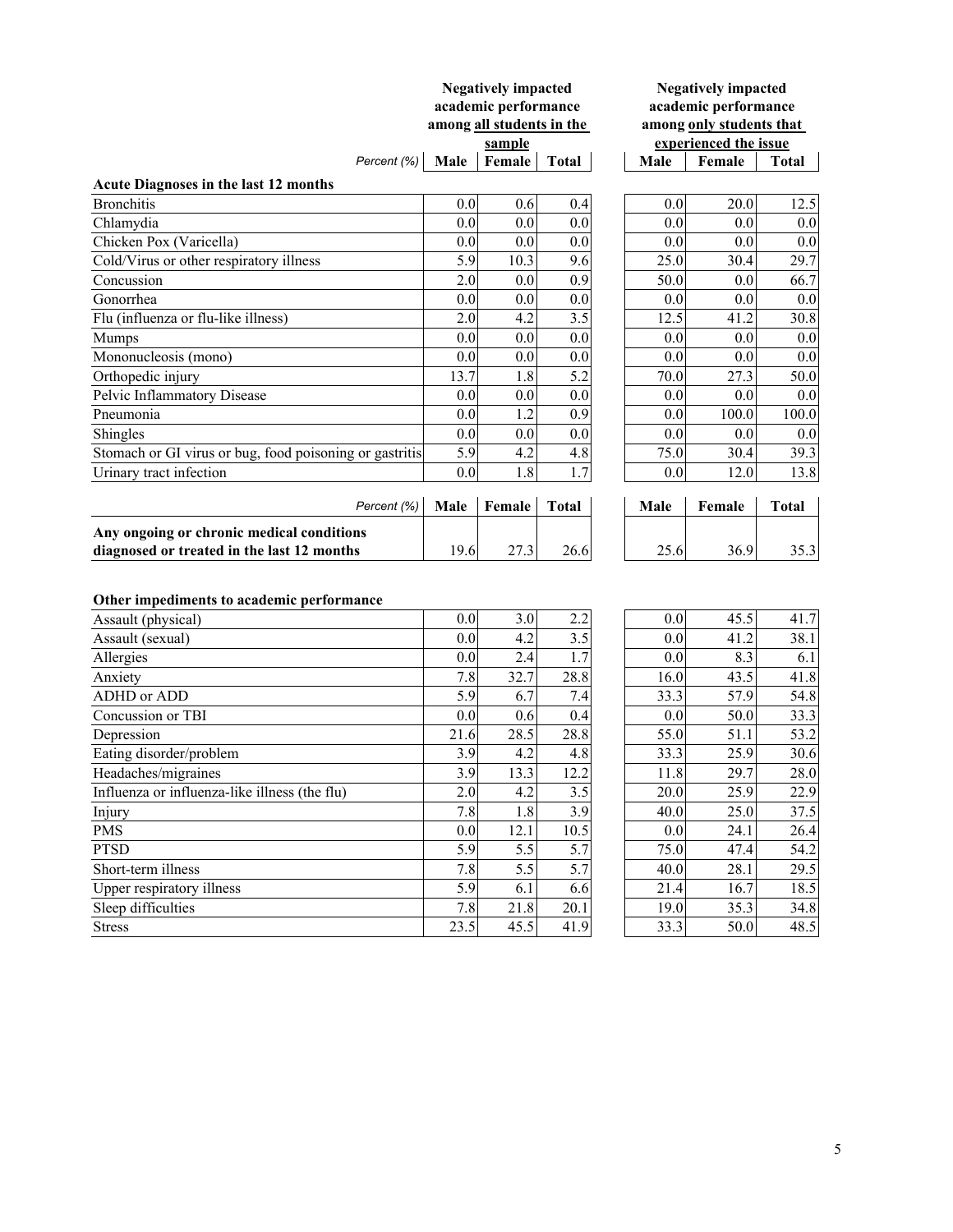# **E. Violence, Abusive Relationships, and Personal Safety**

# **Within the last 12 months, college students reported experiencing:**

| Within the last 12 months, college students reported experiencing:                      |      |        |              |
|-----------------------------------------------------------------------------------------|------|--------|--------------|
| Percent (%)                                                                             | Male | Female | <b>Total</b> |
| A physical fight                                                                        | 2.0  | 2.4    | 2.2          |
| A physical assault (not sexual assault)                                                 | 2.0  | 1.2    | 1.3          |
| A verbal threat                                                                         | 7.8  | 11.5   | 10.9         |
| Sexual touching without their consent                                                   | 5.9  | 11.1   | 11.1         |
| Sexual penetration attempt without their consent                                        | 2.0  | 6.7    | 5.7          |
| Sexual penetration without their consent                                                | 0.0  | 3.0    | 2.2          |
| Being a victim of stalking                                                              | 3.9  | 9.1    | 8.8          |
| A partner called me names, insulted me, or put me down to make me feel bad              | 13.7 | 17.7   | 17.5         |
| A partner often insisted on knowing who I was with and where I was or tried to limit my |      |        |              |
| contact with family or friends                                                          | 11.8 | 8.6    | 9.3          |
| A partner pushed, grabbed, shoved, slapped, kicked, bit, choked or hit me without my    |      |        |              |
| consent                                                                                 | 7.8  | 4.9    | 5.3          |
| A partner forced me into unwanted sexual contact by holding me down or hurting me in    |      |        |              |
| some way                                                                                | 0.0  | 3.7    | 3.5          |
| A partner pressured me into unwanted sexual contact by threatening me, coercing me, or  |      |        |              |
| using alcohol or other drugs                                                            | 2.0  | 4.3    | 4.4          |

College students reported feeling *very safe* :

| Correge students reported reemig very sure.           |      |        |              |
|-------------------------------------------------------|------|--------|--------------|
| Percent (%)                                           | Male | Female | <b>Total</b> |
| On their campus (daytime)                             | 78.4 | 73.3   | 73.8         |
| On their campus (nighttime)                           | 41.2 | 21.8   | 25.3         |
| In the community surrounding their campus (daytime)   | 41.2 | 37.6   | 38.2         |
| In the community surrounding their campus (nighttime) | 17.6 | 9.1    | 11.4         |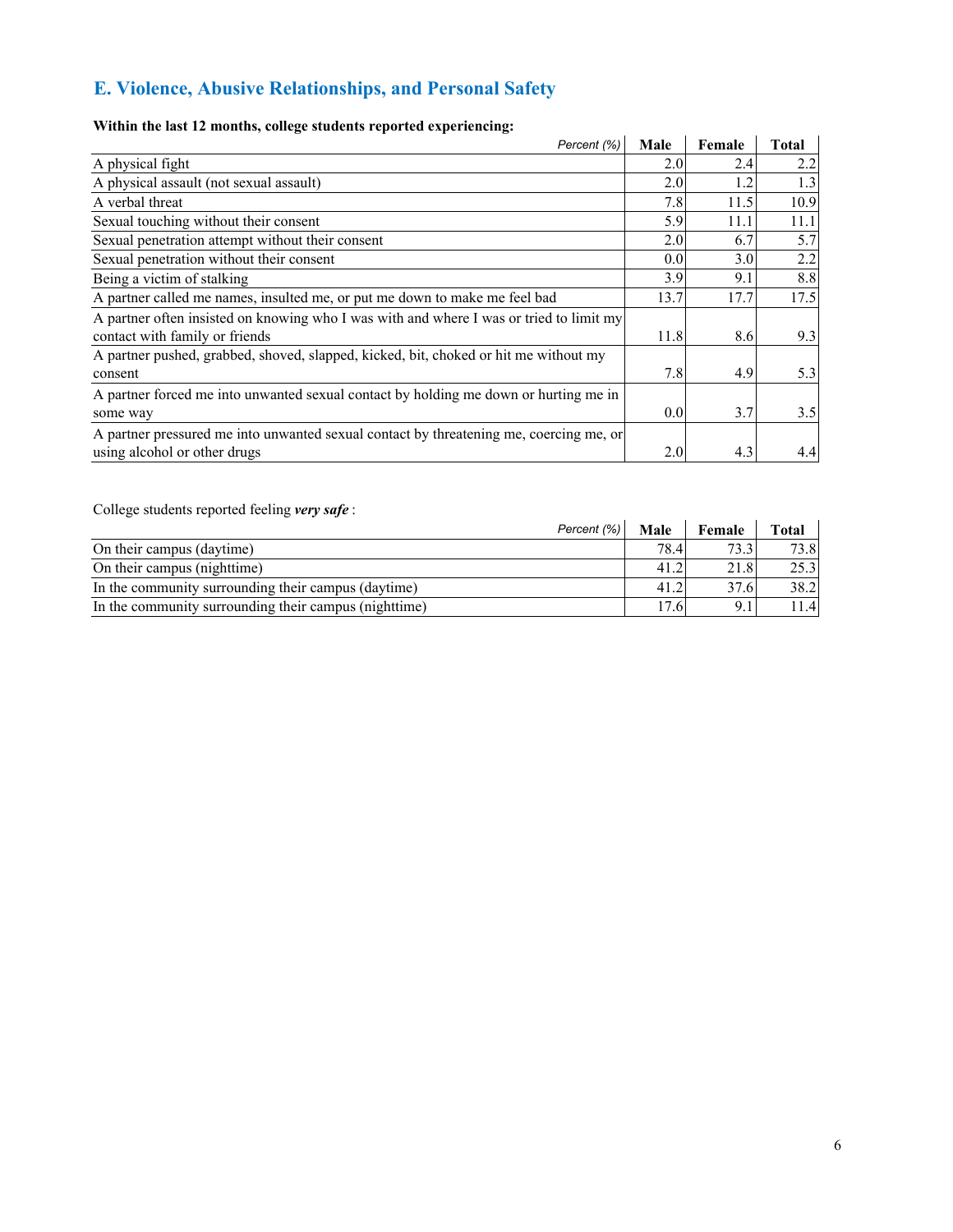# **F. Tobacco, Alcohol, and Other Drug Use**

|                                                                                                                                                                                                     | <b>Ever Used</b> |        |              | *Used in the last 3 months |      |        |              |
|-----------------------------------------------------------------------------------------------------------------------------------------------------------------------------------------------------|------------------|--------|--------------|----------------------------|------|--------|--------------|
| Percent (%)                                                                                                                                                                                         | Male             | Female | <b>Total</b> |                            | Male | Female | <b>Total</b> |
| Tobacco or nicotine delivery products (cigarettes, e-<br>cigarettes, Juul or other vape products, water pipe or                                                                                     |                  |        |              |                            |      |        |              |
| hookah, chewing tobacco, cigars, etc.)                                                                                                                                                              | 58.8             | 38.2   | 43.7         |                            | 33.3 | 26.7   | 28.8         |
| Alcoholic beverages (beer, wine, liquor, etc.)                                                                                                                                                      | 82.4             | 84.2   | 83.3         |                            | 76.5 | 81.2   | 79.0         |
| Cannabis (marijuana, weed, hash, edibles, vaped<br>cannabis, etc.) [Please report nonmedical use only.]                                                                                             | 51.0             | 44.5   | 45.6         |                            | 27.5 | 31.5   | 30.6         |
| Cocaine (coke, crack, etc.)                                                                                                                                                                         | 16.0             | 9.8    | 11.0         |                            | 3.9  | 4.8    | 4.8          |
| Prescription stimulants (Ritalin, Concerta, Dexedrine,<br>Adderall, diet pills, etc.) [Please report nonmedical                                                                                     |                  |        |              |                            |      |        |              |
| use only.]                                                                                                                                                                                          | 20.0             | 12.7   | 13.6         |                            | 7.8  | 6.7    | 6.6          |
| Methamphetamine (speed, crystal meth, ice, etc.)                                                                                                                                                    | 0.0              | 1.2    | 0.9          |                            | 0.0  | 0.0    | 0.0          |
| Inhalants (poppers, nitrous, glue, gas, paint thinner,<br>$etc.$ )                                                                                                                                  | 12.0             | 3.0    | 4.9          |                            | 3.9  | 1.2    | 1.7          |
| Sedatives or Sleeping Pills (Valium, Ativan, Xanax,<br>Klonopin, Librium, Rohypnol, GHB, etc.) [Please<br>report nonmedical use only.]                                                              | 9.8              | 13.3   | 12.7         |                            | 2.0  | 7.3    | 6.6          |
| Hallucinogens (Ecstasy, MDMA, Molly, LSD, acid,<br>mushrooms, PCP, Special K, etc.)                                                                                                                 | 19.6             | 14.0   | 14.9         |                            | 11.8 | 6.1    | 7.4          |
| Heroin                                                                                                                                                                                              | 0.0              | 0.0    | 0.0          |                            | 0.0  | 0.0    | 0.0          |
| Prescription opioids (morphine, codeine, fentanyl,<br>oxycodone [OxyContin, Percocet], hydrocodone<br>[Vicodin], methadone, buprenorphine [Suboxone],<br>etc.) [Please report nonmedical use only.] | 5.9              | 4.9    | 5.3          |                            | 0.0  | 0.0    | 0.4          |

*\*These figures use all students in the sample as the denominator, rather than just those students who reported lifetime use.*

### **Substance Specific Involvement Scores (SSIS) from the ASSIST**

|                                              | *Moderate risk use of the<br>substance |                  |       | *High risk use of the<br>substance |        |              |
|----------------------------------------------|----------------------------------------|------------------|-------|------------------------------------|--------|--------------|
| Percent (%)                                  | Male                                   | Female           | Total | Male                               | Female | <b>Total</b> |
| Tobacco or nicotine delivery products        | 21.6                                   | 12.1             | 14.8  | 3.9                                | 1.2    | 1.7          |
| Alcoholic beverages                          | 9.8                                    | 13.3             | 12.2  | 0.0 <sub>l</sub>                   | 0.0    | 0.0          |
| Cannabis (nonmedical use)                    | 21.6                                   | 20.0             | 19.7  | 2.0 <sub>l</sub>                   | 1.8    | 2.2          |
| Cocaine                                      | 2.0                                    | 2.4              | 2.6   | 0.0 <sub>l</sub>                   | 0.0    | 0.0          |
| Prescription stimulants (nonmedical use)     | 5.9                                    | 2.4              | 3.1   | 0.0 <sub>l</sub>                   | 0.0    | 0.0          |
| Methamphetamine                              | 0.0                                    | 0.0 <sub>l</sub> | 0.0   | 0.0 <sub>l</sub>                   | 0.0    | 0.0          |
| Inhalants                                    | 2.0                                    | 0.0 <sub>l</sub> | 0.4   | 0.0 <sub>l</sub>                   | 0.0    | 0.0          |
| Sedatives or Sleeping Pills (nonmedical use) | 0.0                                    | 4.8              | 3.9   | 0.0 <sub>l</sub>                   | 0.0    | 0.0          |
| Hallucinogens                                | 2.0                                    | 3.0              | 2.6   | 0.0 <sub>l</sub>                   | 0.0    | 0.4          |
| Heroin                                       | 0.0                                    | 0.0 <sub>l</sub> | 0.0   | 0.0 <sub>l</sub>                   | 0.0    | 0.0          |
| Prescription opioids (nonmedical use)        | 0.0                                    | 0.6              | 0.9   | 0.0 <sub>l</sub>                   | 0.0    | 0.0          |

*\*These figures use all students in the sample as the denominator, rather than just those students who reported lifetime use.*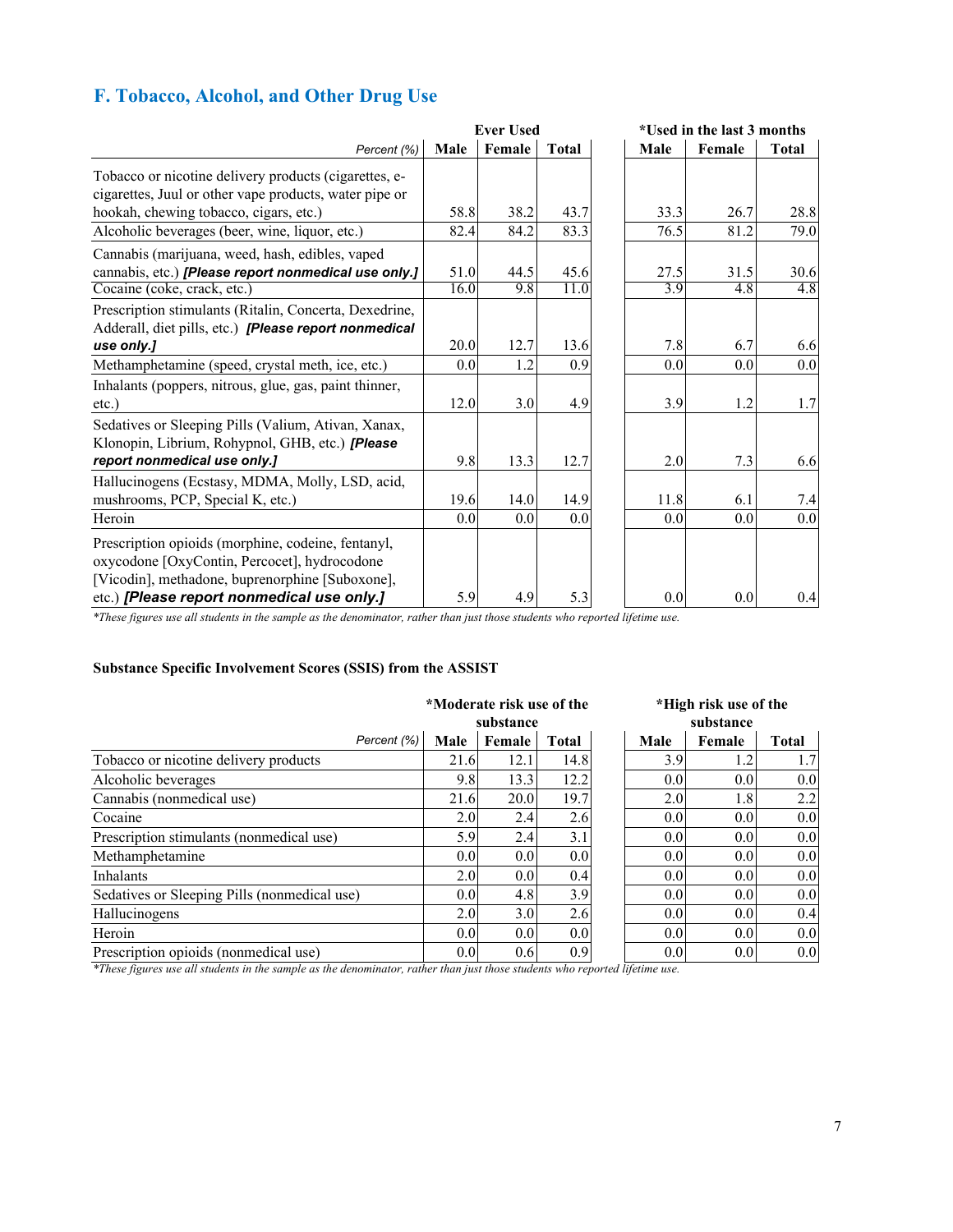**Proportion of students (overall sample) who report misusing prescription medications (taking without a prescription, or taking more medication or more often than prescribed) in the past 3 months:**

|                                          | Percent (%) Male Female Total |  |  |
|------------------------------------------|-------------------------------|--|--|
| Prescription stimulants                  |                               |  |  |
| Prescription sedatives or sleeping pills |                               |  |  |
| Prescription opioids                     |                               |  |  |

#### **\*Tobacco or nicotine delivery products used in the last 3 months**

| Percent (%)                                             | Male | Female | Total |
|---------------------------------------------------------|------|--------|-------|
| Cigarettes                                              | 19.6 | 12.1   | 14.4  |
| E-cigarettes or other vape products (for example: Juul, |      |        |       |
| etc.)                                                   | 23.5 | 18.2   | 20.1  |
| Water pipe or hookah                                    | 3.9  | 9.7    | 8.3   |
| Chewing or smokeless tobacco                            | 2.0  | 0.0    | 0.4   |
| Cigars or little cigars                                 | 13.7 | 2.4    | 4.8   |
| Other                                                   | 0.0  | 0.0    | 0.0   |

*\*These figures use all students in the sample as the denominator, rather than just those students who reported tobacco or nicotine delivery product use in the last 3 months.*

#### **Students in Recovery**

 from alcohol or other drug use. ■ 1.5 % of college students surveyed (

#### **When, if ever, was the last time you:**

|                                                      |      | <b>Drank Alcohol</b> |                    |                  | *Used Cannabis/Marijuana |       |
|------------------------------------------------------|------|----------------------|--------------------|------------------|--------------------------|-------|
| Percent (%)                                          |      | Male Female          | Total              | Male             | Female                   | Total |
| Never                                                | 11.8 | 11.0                 | $\left 1.4\right $ | 43.1             | 49.7                     | 48.5  |
| Within the last 2 weeks                              | 54.9 | 53.7                 | 53.9               | 21.6             | 17.0                     | 17.9  |
| More than 2 weeks ago but within the last 30 days    | 13.7 | 14.6                 | 14.0               | 2.0              | 4.2                      | 3.9   |
| More than 30 days ago but within the last 3 months   | 5.9  | 14.6                 | 12.3               | 3.9              | 7.9                      | 6.6   |
| More than 3 months ago but within the last 12 months | 9.8  | 4.3                  | 5.7                | 7.8 <sub>1</sub> | 7.9                      | 8.3   |
| More than 12 months ago                              | 3.9  | $1.8^{\circ}$        | 2.6                | 21.6             | 13.3                     | 14.8  |

*\*Students were instructed to include medical and non-medical use of cannabis.*

#### **Driving under the influence**

- 21.4 % of college students reported driving after having *any alcohol* in the last 30 days.<sup>\*</sup> *\*Only students who reported driving in the last 30 days and drinking alcohol in the last 30 days were asked this question.*
- 59.1 % of college students reported driving within 6 hours of using cannabis/marijuana in the last 30 days.\* *\*Only students who reported driving in the last 30 days and using cannabis in the last 30 days were asked this question.*

**Estimated Blood Alcohol Concentration** (or eBAC) of college students. Due to the improbability of a student surviving a drinking episode resulting in an extremely high eBAC, all students with an eBAC of 0.50 or higher are also omitted from these eBAC figures. eBAC is an estimated figure based on the reported number of drinks consumed during the last time they drank alcohol in a social setting, their approximate time of consumption, sex, weight, and the average rate of ethanol metabolism. Only students who reported drinking alcohol within the last 3 months answered these questions.

| <b>Estimated BAC</b> | Male<br>Percent (%) | Female       | <b>Total</b> |
|----------------------|---------------------|--------------|--------------|
| < 0.08               |                     | 83.8<br>79.7 | 80.4         |
| $\overline{<}$ .10   |                     | 88.0<br>83.8 | 87.2         |
|                      |                     |              |              |
| Mean                 |                     | 0.04<br>0.05 | 0.05         |
| Median               |                     | 0.02<br>0.02 | 0.02         |
| Std Dev              |                     | 0.05<br>0.07 | 0.06         |

0.0 % male and 1.4 % female) indicated they were in recovery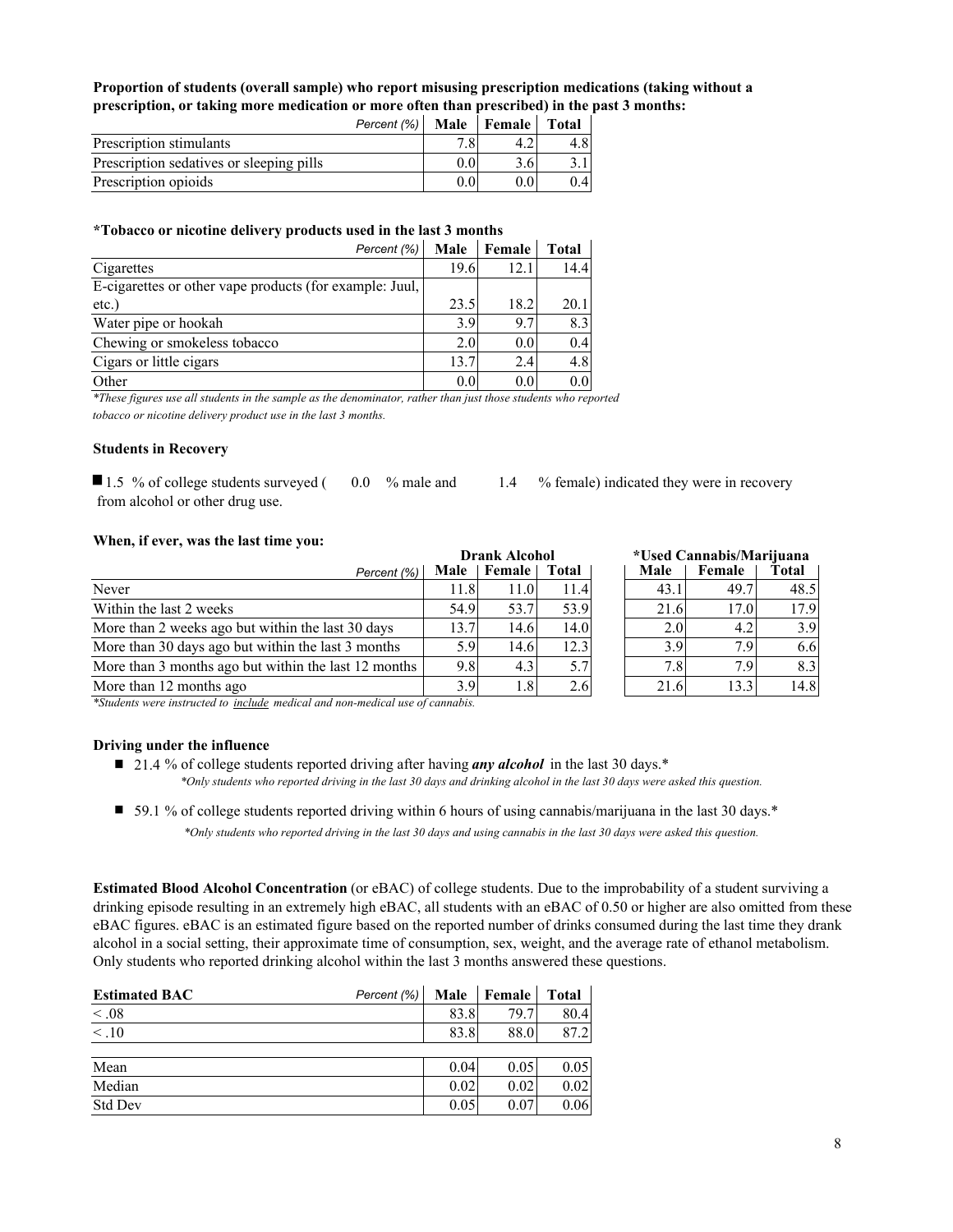**\*Reported number of drinks consumed the last time students drank alcohol in a social setting.** 

| <b>Number of drinks</b> | Percent (%) | Male | Female | <b>Total</b> |
|-------------------------|-------------|------|--------|--------------|
| 4 or fewer              |             | 68.4 | 82.4   | 79.8         |
| 5                       |             | 7.9  | 5.1    | 6.0          |
| 6                       |             | 10.5 | 4.4    | 5.5          |
| 7 or more               |             | 13.2 | 8.1    | 8.7          |
|                         |             |      |        |              |
| Mean                    |             | 3.7  | 2.8    | 3.0          |
| Median                  |             | 3.0  | 2.0    | 2.0          |
| Std Dev                 |             | 2.5  | 2.6    | 2.6          |

*\*Only students who reported drinking alcohol in the last three months were asked this question.*

#### **Reported number of times college students consumed five or more drinks in a sitting within the last two weeks:**

|                                                       | Among all students<br>surveyed |               |              |  |          | drinking alcohol within the<br>last two weeks |              |
|-------------------------------------------------------|--------------------------------|---------------|--------------|--|----------|-----------------------------------------------|--------------|
| Percent (%)                                           | Male                           | <b>Female</b> | <b>Total</b> |  | Male     | Female                                        | <b>Total</b> |
| Did not drink alcohol in the last two weeks (includes |                                |               |              |  |          |                                               |              |
| non-drinkers)                                         | 45.1                           | 46.3          | 46.1         |  |          |                                               |              |
| None                                                  | 25.5                           | 35.4          | 33.3         |  | 46.4     | 65.9                                          | 61           |
| 1-2 times                                             | 15.7                           | 12.8          | 13.6         |  | 28.6     | 23.9                                          | 25           |
| 3-5 times                                             | 9.8                            | 3.7           | 4.8          |  | 17.9     | 6.8                                           | 8            |
| 6 or more times                                       | 3.9                            | 1.81          | 2.2          |  | $7_{.1}$ | 3.4                                           | 4            |

**\*Among those who reported drinking alcohol within the last two weeks**

|      | surveyea |              |      | last two weeks |              |
|------|----------|--------------|------|----------------|--------------|
| ale  | Female   | <b>Total</b> | Male | Female         | <b>Total</b> |
|      |          |              |      |                |              |
| 45.1 | 46.3     | 46.1         |      |                |              |
| 25.5 | 35.4     | 33.3         | 46.4 | 65.9           | 61.8         |
| 15.7 | 12.8     | 13.6         | 28.6 | 23.9           | 25.2         |
| 9.8  | 3.7      | 4.8          | 17.9 | 6.8            | 8.9          |
| 3.9  | 1.8      | 2.2          | 7.1  | 3.4            |              |

*\*Only students who reported drinking alcohol in the last two weeks were asked this question.*

#### **\*College students who drank alcohol reported experiencing the following in the last 12 months when drinking alcohol:**

| Percent (%)                                                                      | Male             | Female | <b>Total</b> |
|----------------------------------------------------------------------------------|------------------|--------|--------------|
| Did something I later regretted                                                  | 25.6             | 17.6   | 18.5         |
| Blackout (forgot where I was or what I did for a large period of time and cannot |                  |        |              |
| <b>remember</b> , even when someone reminds me)                                  | 16.3             | 5.6    | 7.7          |
| Brownout (forgot where I was or what I did for short periods of time, but can    |                  |        |              |
| remember once someone reminds me)                                                | 32.6             | 21.0   | 23.0         |
| Got in trouble with the police                                                   | 0.0 <sub>l</sub> | 0.7    | 0.5          |
| Got in trouble with college/university authorities                               | 0.0 <sub>l</sub> | 0.0    | 0.0          |
| Someone had sex with me without my consent                                       | 2.3              | 1.4    | 1.5          |
| Had sex with someone without their consent                                       | 0.0 <sub>l</sub> | 0.0    | 0.0          |
| Had unprotected sex                                                              | 16.3             | 17.7   | 16.5         |
| Physically injured myself                                                        | 7.0 <sub>l</sub> | 3.5    | 4.1          |
| Physically injured another person                                                | 0.0 <sub>l</sub> | 0.7    | 0.5          |
| Seriously considered suicide                                                     | 2.3              | 1.4    | 2.1          |
| Needed medical help                                                              | 2.3              | 0.7    | 1.0          |
| Reported one or more of the above                                                | 37.5             | 23.1   | 25.4         |

*\*Only students who reported drinking alcohol in the last 12 months were asked these questions.*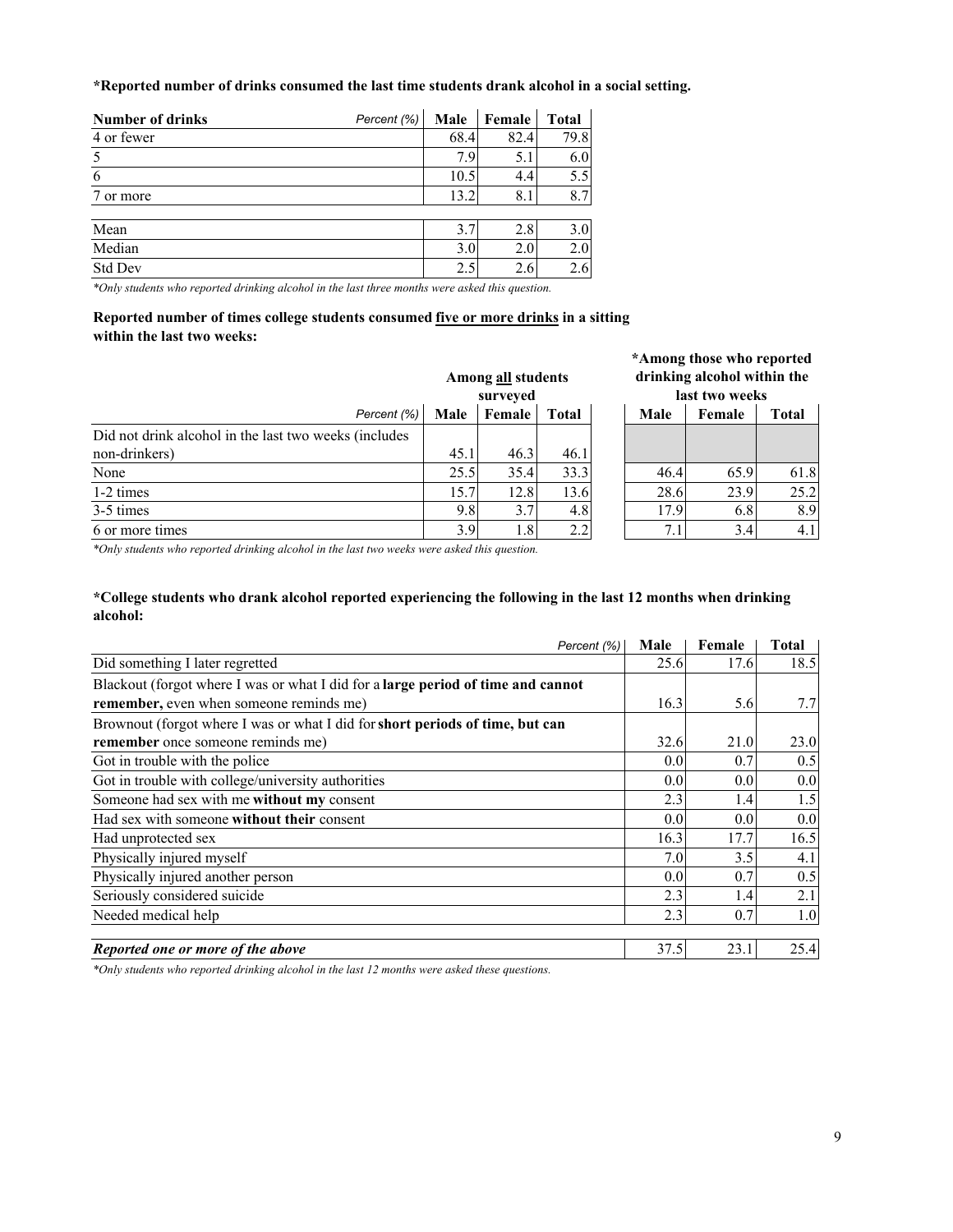## **G. Sexual Behavior**

| When, if ever, was the last time you had:            | Oral sex |        |              |  | <b>Vaginal intercourse</b> |        |              |  |
|------------------------------------------------------|----------|--------|--------------|--|----------------------------|--------|--------------|--|
| Percent (%)                                          | Male     | Female | <b>Total</b> |  | Male                       | Female | <b>Total</b> |  |
| Never                                                | 15.7     | 26.1   | 24.5         |  | 25.5                       | 31.1   | 31           |  |
| Within the last 2 weeks                              | 41.2     | 40.6   | 39.7         |  | 29.4                       | 40.9   | 36           |  |
| More than 2 weeks ago but within the last 30 days    | 7.81     | 4.8    | 6.1          |  | 11.8                       | 6.7    |              |  |
| More than 30 days ago but within the last 3 months   | 13.7     | 12.    | 11.8         |  | 11.8                       | 7.9    |              |  |
| More than 3 months ago but within the last 12 months | 11.8     | 7.9    | 8.7          |  | 9.8                        | 8.5    |              |  |
| More than 12 months ago                              | 9.8      | 8.5    | 9.2          |  | 11.8                       | 4.9    |              |  |

| Oral sex |        |              |  | Vaginal intercourse |        |              |  |  |
|----------|--------|--------------|--|---------------------|--------|--------------|--|--|
| ale      | Female | <b>Total</b> |  | Male                | Female | <b>Total</b> |  |  |
| 15.7     | 26.1   | 24.5         |  | 25.5                | 31.1   | 31.1         |  |  |
| 41.2     | 40.6   | 39.7         |  | 29.4                | 40.9   | 36.8         |  |  |
| 7.8      | 4.8    | 6.1          |  | 11.8                | 6.7    | 8.3          |  |  |
| 13.7     | 12.1   | 11.8         |  | 11.8                | 7.9    | 8.3          |  |  |
| 11.8     | 7.9    | 8.7          |  | 9.8                 | 8.5    | 9.2          |  |  |
| 9.8      |        | 9.2          |  |                     | 4.9    |              |  |  |

|                                                      |                  | Anal intercourse |       |
|------------------------------------------------------|------------------|------------------|-------|
| Percent (%)                                          | Male             | Female           | Total |
| Never                                                | 64.7             | 76.8             | 74.1  |
| Within the last 2 weeks                              | 7.8I             | 2.4              | 3.9   |
| More than 2 weeks ago but within the last 30 days    | 0.0 <sub>l</sub> | 0.0              | 0.0   |
| More than 30 days ago but within the last 3 months   | 5.9              | 3.7              | 3.9   |
| More than 3 months ago but within the last 12 months | 2.0              | 8.5              | 6.6   |
| More than 12 months ago                              | 19.6             | 8.5              | 11.4  |

#### **\*College students who reported having oral sex, or vaginal or anal intercourse within the last 12 months reported having the following number of sexual partners:**

|                         | Percent (%) | Male | Female | <b>Total</b> |
|-------------------------|-------------|------|--------|--------------|
| None                    |             | 0.0  | 0.9    | 0.6          |
|                         |             | 44.7 | 61.5   | 58.0         |
| $\overline{2}$          |             | 18.4 | 13.7   | 14.8         |
| $\overline{\mathbf{3}}$ |             | 13.2 | 11.1   | 11.1         |
| 4 or more               |             | 23.7 | 12.8   | 15.4         |
|                         |             |      |        |              |
| Mean                    |             | 3.1  | 2.2    | 2.4          |
| Median                  |             | 2.0  | 1.0    | 1.0          |
| Std Dev                 |             | 3.1  | 3.0    | 3.0          |
|                         |             |      |        |              |

*\*Only students who reported having oral sex, or vaginal or anal intercourse in the last 12 months were asked this question.*

#### **College students who reported having oral sex, or vaginal or anal intercourse within the last 30 days who reported using a condom or another protective barrier** *most of the time* **or** *always:*

|                     | Percent (%) |      | Male   Female | Total |
|---------------------|-------------|------|---------------|-------|
| Oral sex            |             |      |               |       |
| Vaginal intercourse |             | 33.3 | 35.9          | 35.0  |
| Anal intercourse    |             |      |               | 22.2  |

*\*Only students who reported having oral sex, or vaginal or anal intercourse in the last 30 days were asked these questions.*

#### **College students who reported having vaginal intercourse (penis in vagina) within the last 12 months were asked if they or their partner used any method to prevent pregnancy the last time they had vaginal intercourse:**

|                                       | Percent (%) |      | Male Female | <b>Total</b> |
|---------------------------------------|-------------|------|-------------|--------------|
| Yes, used a method of contraception   |             | 83.9 | 74.3        | 76.8         |
| No, did not want to prevent pregnancy |             |      | 0.0         |              |
| No, did not use any method            |             |      | 25.7        |              |
| Don't know                            |             |      |             | $\vert 4$    |

*\*Only students who reported having oral sex, or vaginal or anal intercourse in the last 12 months were asked this question.*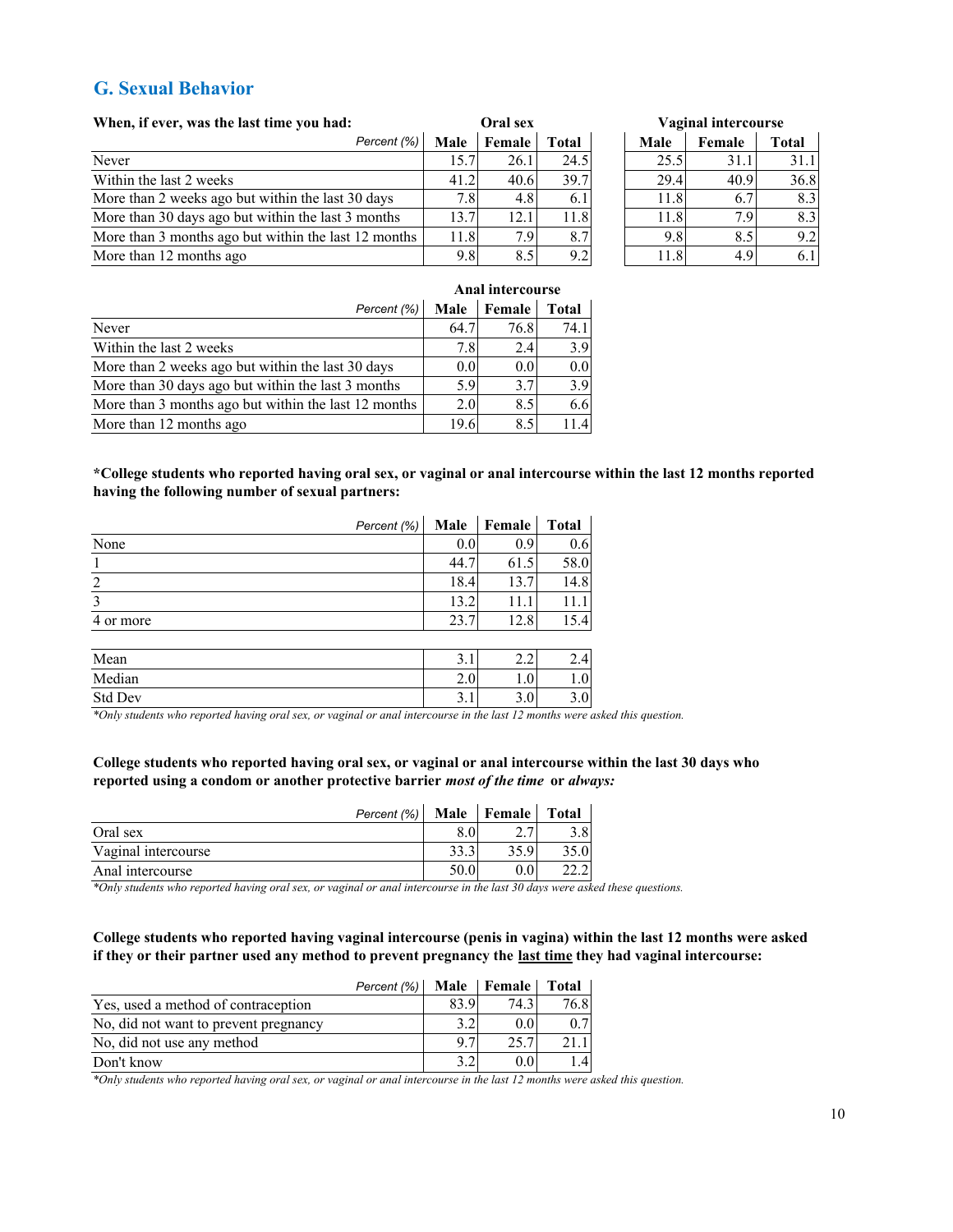#### **\*Those students who reported using a contraceptive use the last time they had vaginal intercourse, reported they (or their partner) used the following methods:**  $\mathcal{L}$  $\mathcal{L}$  $\mathcal{L}$

|                                                                | Percent (%) | Male | Female | <b>Total</b> |
|----------------------------------------------------------------|-------------|------|--------|--------------|
| Birth control pills (monthly or extended cycle)                |             | 50.0 | 46.2   | 47.7         |
| Birth control shots                                            |             | 3.8  | 1.3    | 1.8          |
| Birth control implants                                         |             | 0.0  | 1.3    | 1.8          |
| Birth control patch                                            |             | 0.0  | 0.0    | 0.0          |
| The ring                                                       |             | 3.8  | 6.4    | 5.5          |
| Emergency contraception ("morning after pill" or "Plan B")     |             | 7.7  | 9.0    | 9.2          |
| Intrauterine device                                            |             | 7.7  | 15.4   | 12.8         |
| Male (external) condom                                         |             | 38.5 | 44.9   | 43.1         |
| Female (internal) condom                                       |             | 0.0  | 1.3    | 0.9          |
| Diaphragm or cervical cap                                      |             | 0.0  | 0.0    | 0.0          |
| Contraceptive sponge                                           |             | 0.0  | 0.0    | 0.0          |
| Withdrawal                                                     |             | 19.2 | 15.4   | 16.5         |
| Fertility awareness (calendar, mucous, basal body temperature) |             | 3.8  | 1.3    | 2.8          |
| Sterilization (hysterectomy, tubes tied, vasectomy)            |             | 0.0  | 0.0    | 0.0          |
| Other method                                                   |             | 3.8  | 1.3    | 1.8          |
|                                                                |             |      |        |              |
| Male condom use plus another method                            |             | 23.1 | 30.8   | 28.4         |
| Any two or more methods (excluding male condoms)               |             | 15.4 | 12.8   | 15.6         |

*\*Only students who reported they or their partner used a method the last time they had vaginal intercourse were asked these questions.*

Yes (male: 25 %; female: 25.7 %). **College students who reported having vaginal intercourse (penis in vagina) within the last 12 months were asked if they or their partner used emergency contraception ("morning after pill" or "Plan B") in the last 12 months:**

Yes (male: 3.1 %; female: 3.8 %). **College students who reported having vaginal intercourse (penis in vagina) within the last 12 months were asked if they experienced an unintentional pregnancy or got someone pregnant within the last 12 months:**

## **H. Mental Health and Wellbeing**

#### **Kessler 6 (K6) Non-Specific Psychological Distress Score (Range is 0-24)**

|                                          | Percent (%) | Male | Female | <b>Total</b> |
|------------------------------------------|-------------|------|--------|--------------|
| No or low psychological distress $(0-8)$ |             | 78.4 | 50.3   | 55.9         |
| Moderate psychological distress (9-12)   |             | 11.8 | 26.1   | 21.8         |
| Serious psychological distress (13-24)   |             | 9.8  | 23.6   | 22.3         |
|                                          |             |      |        |              |
| Mean                                     |             | 6.45 | 8.88   | 8.56         |
| Median                                   |             | 6.00 | 8.00   | 8.00         |
| <b>Std Dev</b>                           |             | 4.61 | 5.21   | 5.39         |

#### **UCLA Loneliness Scale (ULS3) Score (Range is 3-9)**

| Percent (%)                     | Male |      | Female | <b>Total</b> |
|---------------------------------|------|------|--------|--------------|
| Negative for loneliness $(3-5)$ |      | 64.7 | 46.1   | 49.8         |
| Positive for loneliness (6-9)   |      | 35.3 | 53.9   | 50.2         |
|                                 |      |      |        |              |
| Mean                            |      | 4.96 | 5.71   | 5.57         |
| Median                          |      | 5.00 | 6.00   | 6.00         |
| Std Dev                         |      | 1.89 | 1.95   | 1.96         |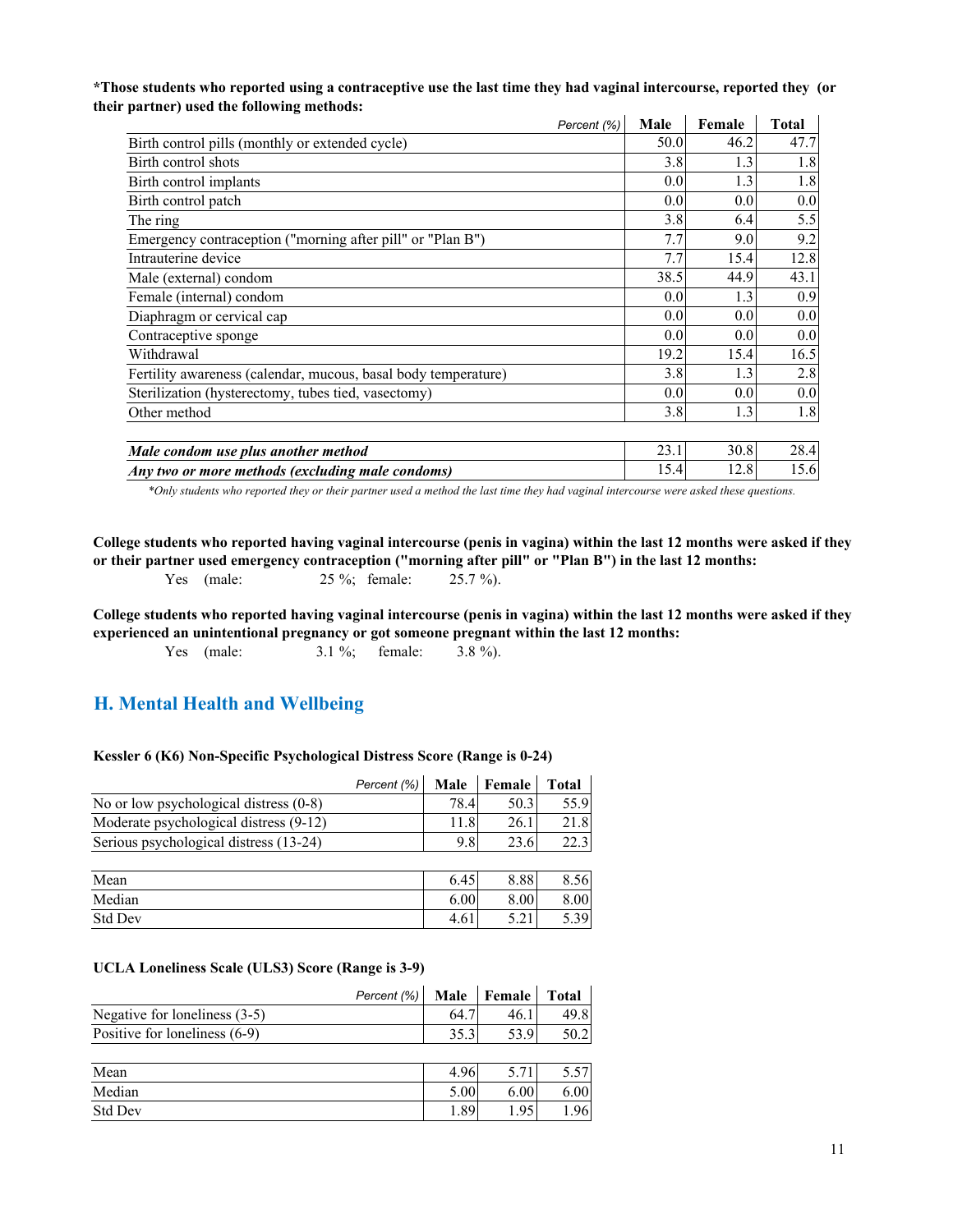### (higher scores reflect a higher level of psychological well-being) **Diener Flourishing Scale – Psychological Well-Being (PWB) Score (Range is 8-56)**

|  |  |  | el of psychological w |  |  |  |  |
|--|--|--|-----------------------|--|--|--|--|
|--|--|--|-----------------------|--|--|--|--|

| (inglici scoles fericel a higher level of psychological well-bellig) |       |               |              |  |  |  |  |
|----------------------------------------------------------------------|-------|---------------|--------------|--|--|--|--|
|                                                                      | Male  | <b>Female</b> | <b>Total</b> |  |  |  |  |
| Mean                                                                 | 47.08 | 45.62         | 45.58        |  |  |  |  |
| Median                                                               | 49.00 | 47.00         | 47.00        |  |  |  |  |
| <b>Std Dev</b>                                                       | 7.95  |               |              |  |  |  |  |

#### **The Connor-Davison Resilience Scale (CD-RISC2) Score (Range is 0-8)**

(higher scores reflect greater resilience)

|         | Male                     | <b>Female</b> | <b>Total</b>        |
|---------|--------------------------|---------------|---------------------|
| Mean    | $\overline{ }$<br>b. /   | 6.05          |                     |
| Median  | 7.00                     | 6.00          | 6.00                |
| Std Dev | $\sim$<br>$\overline{1}$ | 30            | $1.39$ <sup>1</sup> |

#### **Self injury**

 $\blacksquare$ 16.7 % of college students surveyed ( 10.0 % male and 17.0 % female) indicated they had intentionally cut, burned, bruised, or otherwise injured themselves within the last 12 months.

#### **Within the last 12 months, have you had problems or challenges with any of the following:**

| Percent (%)                                           | Male | Female | <b>Total</b> | Male | Female | <b>Total</b> |
|-------------------------------------------------------|------|--------|--------------|------|--------|--------------|
| Academics                                             | 47.1 | 43.6   | 45.4         | 75.0 | 84.7   | 83           |
| Career                                                | 51.0 | 42.4   | 45.0         | 76.9 | 74.3   | 75           |
| Finances                                              | 54.9 | 59.1   | 58.8         | 57.1 | 78.4   | 75           |
| Procrastination                                       | 80.0 | 76.2   | 78.0         | 64.1 | 73.4   | 72           |
| Faculty                                               | 15.7 | 10.9   | 13.2         | 75.0 | 61.1   | 63           |
| Family                                                | 39.2 | 50.3   | 48.0         | 50.0 | 71.1   | 69           |
| Intimate relationships                                | 51.0 | 51.5   | 51.5         | 50.0 | 65.9   | 61           |
| Roommate/housemate                                    | 15.7 | 17.0   | 17.5         | 50.0 | 71.4   | 65           |
| Peers                                                 | 23.5 | 23.6   | 24.0         | 50.0 | 48.7   | 52           |
| Personal appearance                                   | 47.1 | 56.4   | 53.3         | 37.5 | 66.7   | 60           |
| Health of someone close to me                         | 39.2 | 42.1   | 41.9         | 65.0 | 66.7   | 68           |
| Death of a family member, friend, or someone close to | 23.5 | 28.5   | 27.1         | 41.7 | 68.1   | 62           |
| me                                                    |      |        |              |      |        |              |
| <b>Bullying</b>                                       | 3.9  | 4.8    | 5.2          | 0.0  | 50.0   | 50           |
| Cyberbullying                                         | 0.0  | 2.4    | 2.2          | 0.0  | 100.0  | 80           |
| Hazing                                                | 0.0  | 0.6    | 0.4          | 0.0  | 100.0  | 100          |
| Microaggression                                       | 15.7 | 17.6   | 19.7         | 12.5 | 42.9   | 31           |
| Sexual Harassment                                     | 3.9  | 16.4   | 15.7         | 0.0  | 55.6   | 52           |
| Discrimination                                        | 17.6 | 11.5   | 12.7         | 33.3 | 42.1   | 41           |

# **\*Of those reporting this issue, it caused moderate or**

|      |        |              |      | high distress |              |
|------|--------|--------------|------|---------------|--------------|
| ale  | Female | <b>Total</b> | Male | Female        | <b>Total</b> |
| 47.1 | 43.6   | 45.4         | 75.0 | 84.7          | 83.7         |
| 51.0 | 42.4   | 45.0         | 76.9 | 74.3          | 75.7         |
| 54.9 | 59.1   | 58.8         | 57.1 | 78.4          | 75.4         |
| 80.0 | 76.2   | 78.0         | 64.1 | 73.4          | 72.6         |
| 15.7 | 10.9   | 13.2         | 75.0 | 61.1          | 63.3         |
| 39.2 | 50.3   | 48.0         | 50.0 | 71.1          | 69.1         |
| 51.0 | 51.5   | 51.5         | 50.0 | 65.9          | 61.9         |
| 15.7 | 17.0   | 17.5         | 50.0 | 71.4          | 65.0         |
| 23.5 | 23.6   | 24.0         | 50.0 | 48.7          | 52.7         |
| 47.1 | 56.4   | 53.3         | 37.5 | 66.7          | 60.7         |
| 39.2 | 42.1   | 41.9         | 65.0 | 66.7          | 68.4         |
| 23.5 | 28.5   | 27.1         | 41.7 | 68.1          | 62.9         |
| 3.9  | 4.8    | 5.2          | 0.0  | 50.0          | 50.0         |
| 0.0  | 2.4    | 2.2          | 0.0  | 100.0         | 80.0         |
| 0.0  | 0.6    | 0.4          | 0.0  | 100.0         | 100.0        |
| 15.7 | 17.6   | 19.7         | 12.5 | 42.9          | 31.8         |
| 3.9  | 16.4   | 15.7         | 0.0  | 55.6          | 52.8         |
| 17.6 | 11.5   | 12.7         | 33.3 | 42.1          | 41.4         |

*\*Only students who reported a problem or challenge in the last 12 months were asked about level of distress.*

| Students reporting none of the above      | 5.9  | 3.OI |      |
|-------------------------------------------|------|------|------|
| Students reporting only one of the above  | 9.8  | 3.0  | 5.2  |
| Students reporting 2 of the above         | 2.0  | 14.5 | 10.9 |
| Students reporting 3 or more of the above | 82.4 | 79.4 | 80.3 |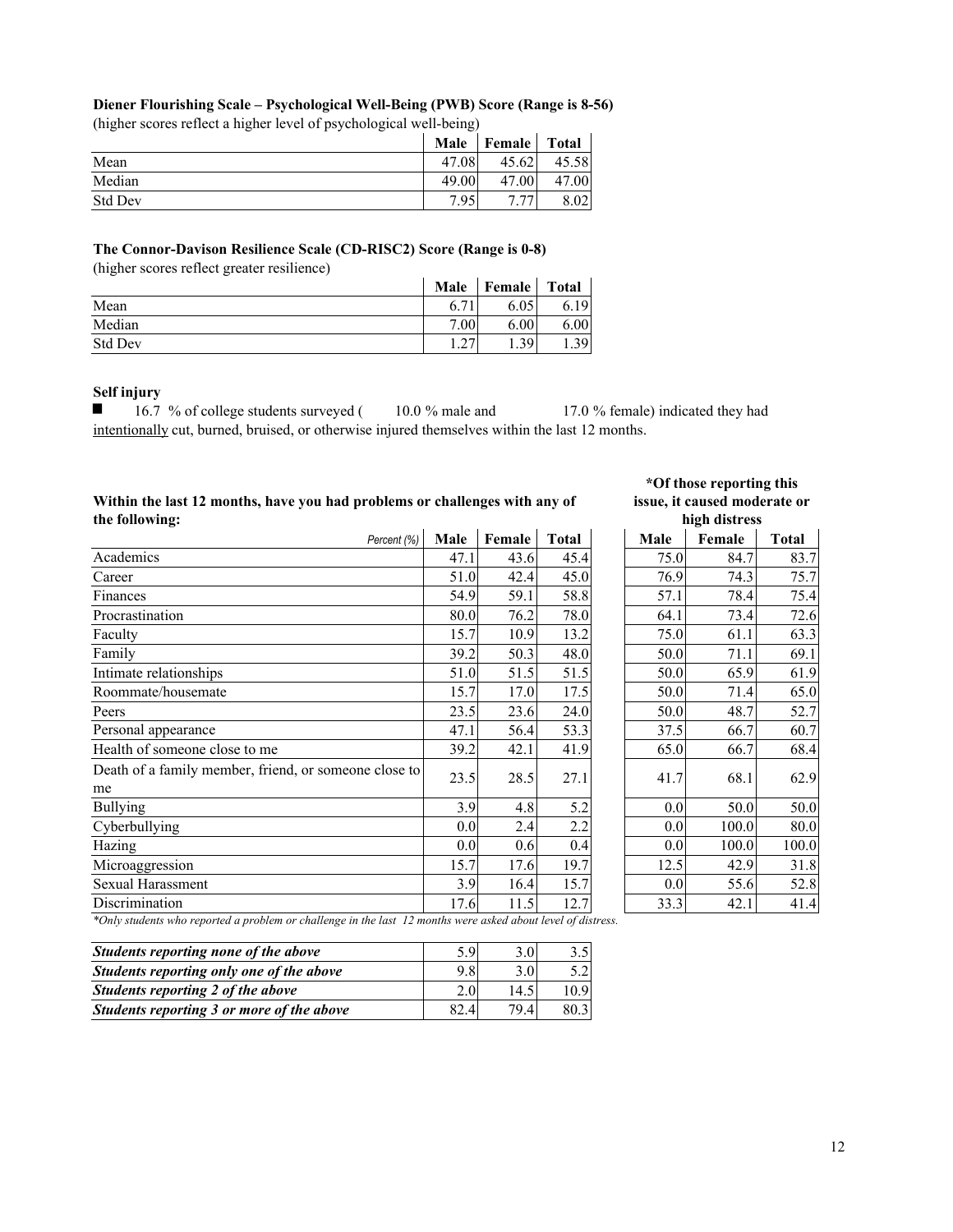#### **Suicide Behavior Questionnaire-Revised (SBQR) Screening Score (Range is 3-18)**

|                                    | Percent (%) | Male | <b>Female</b> | <b>Total</b> |
|------------------------------------|-------------|------|---------------|--------------|
| Negative suicidal screening (3-6)  |             | 62.7 | 68.9          | 65.4         |
| Positive suicidal screening (7-18) |             | 37.3 | 31.1          | 34.6         |
|                                    |             |      |               |              |
| Mean                               |             | 6.02 | 6.02          | 6.25         |
| Median                             |             | 5.00 | 5.00          | 5.00         |
| Std Dev                            |             | 3.23 | 3.51          | 3.69         |

#### **Suicide attempt**

 $\blacksquare$ 5.3 % of college students surveyed ( 0 % male and 6.7 % female) indicated they had attempted suicide within the last 12 months.

#### **Within the last 12 months, how would you rate the overall level of stress experienced:**

|           | Percent (%) | Male | Female           | Total |
|-----------|-------------|------|------------------|-------|
| No stress |             | 3.9  |                  |       |
| Low       |             | 35.3 | 7.0 <sub>1</sub> |       |
| Moderate  |             | 51.0 |                  |       |
| High      |             | 9.8  | 34.5             |       |

# **I. Acute Conditions**

**College students reported being diagnosed by a healthcare professional within the last 12 months with:**

| Percent (%)                                                | Male | Female | <b>Total</b> |
|------------------------------------------------------------|------|--------|--------------|
| <b>Bronchitis</b>                                          | 4.0  | 3.7    | 4.0          |
| Chlamydia                                                  | 0.0  | 3.0    | 2.2          |
| Chicken Pox (Varicella)                                    | 0.0  | 1.2    | 0.9          |
| Cold/virus or other respiratory illness (for example:      |      |        |              |
| sinus infection, ear infection, strep throat, tonsillitis, |      |        |              |
| pharyngitis, or laryngitis)                                | 25.5 | 35.4   | 33.8         |
| Concussion                                                 | 3.9  | 0.0    | 1.3          |
| Gonorrhea                                                  | 2.0  | 0.6    | 0.9          |
| Flu (influenza) or flu-like illness                        | 15.7 | 10.9   | 11.8         |
| <b>Mumps</b>                                               | 0.0  | 0.0    | 0.0          |
| Mononucleosis (mono)                                       | 0.0  | 1.2    | 0.9          |
| Orthopedic injury (for example: broken bone, fracture,     |      |        |              |
| sprain, bursitis, tendinitis, or ligament injury)          | 19.6 | 6.7    | 10.5         |
| Pelvic Inflammatory Disease                                | 0.0  | 0.6    | 0.4          |
| Pneumonia                                                  | 0.0  | 1.2    | 0.9          |
| Shingles                                                   | 0.0  | 0.0    | 0.0          |
| Stomach or GI virus or bug, food poisoning or gastritis    | 7.8  | 14.5   | 12.7         |
| Urinary tract infection                                    | 3.9  | 16.6   | 13.7         |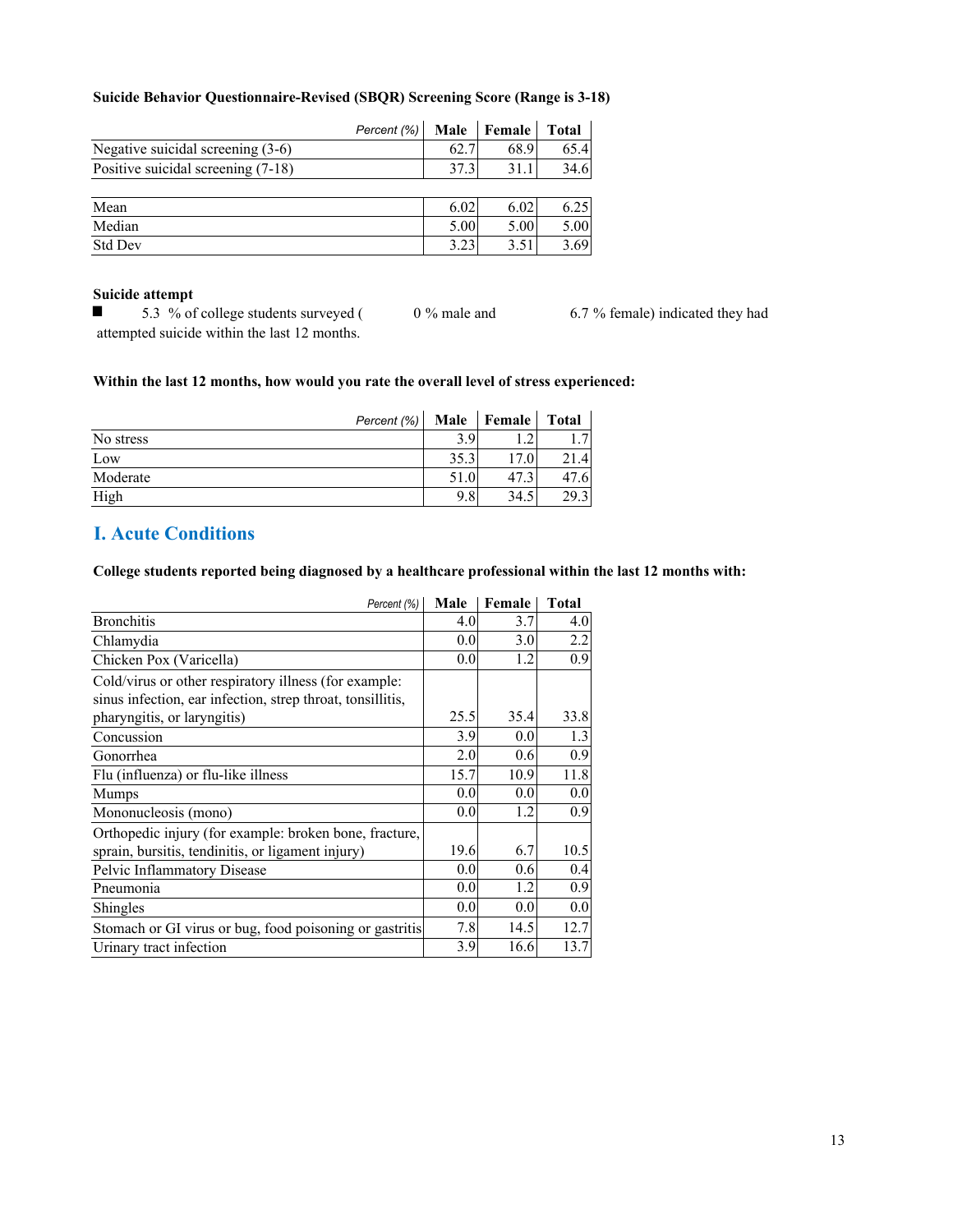# **J. Ongoing or Chronic Conditions**

The questions for the *ongoing or chronic conditions* are presented differently in this report than the order they appear in the survey. In the survey, all items appear in a single list, ordered alphabetically. In this report, the conditions are presented in groups to ease burden on the reader. The findings are divided into mental health conditions, STIs and other chronic infections, and other ongoing or chronic conditions in this report.

|                                                       |      |                         |                  |                    | *Of those ever diagnosed,    |              |  |  |  |
|-------------------------------------------------------|------|-------------------------|------------------|--------------------|------------------------------|--------------|--|--|--|
|                                                       |      | <b>College students</b> |                  |                    | those reporting contact with |              |  |  |  |
|                                                       |      | reported ever being     |                  |                    | healthcare or MH             |              |  |  |  |
|                                                       |      | diagnosed with the      |                  |                    | professional within last 12  |              |  |  |  |
| <b>Mental Health</b>                                  |      | following:              |                  |                    | months                       |              |  |  |  |
| Percent (%)                                           | Male | Female                  | <b>Total</b>     | Male               | Female                       | <b>Total</b> |  |  |  |
| ADD/ADHD - Attention Deficit/Hyperactivity            |      |                         |                  |                    |                              |              |  |  |  |
| Disorder                                              | 11.8 | 6.7                     | 8.3              | 16.7               | 60.0                         | 38.9         |  |  |  |
| Alcohol or Other Drug-Related Abuse or Addiction      | 0.0  | 0.6                     | 0.4              | 0.0                | 100.0                        | 100.0        |  |  |  |
| Anxiety (for example: Generalized Anxiety, Social     |      |                         |                  |                    |                              |              |  |  |  |
| Anxiety, Panic Disorder, Specific Phobia)             | 11.8 | 30.5                    | 27.6             | 50.0               | 70.0                         | 65.1         |  |  |  |
| Autism Spectrum                                       | 3.9  | 0.0                     | $\overline{1.7}$ | $\overline{100.0}$ | 0.0                          | 33.3         |  |  |  |
| Bipolar and Related Conditions (for example: Bipolar  |      |                         |                  |                    |                              |              |  |  |  |
| I, II, Hypomanic Episode)                             | 2.0  | 3.6                     | 3.5              | 100.0              | 50.0                         | 50.0         |  |  |  |
| Borderline Personality Disorder (BPD), Avoidant       |      |                         |                  |                    |                              |              |  |  |  |
| Personality, Dependent Personality, or another        |      |                         |                  |                    |                              |              |  |  |  |
| personality disorder                                  | 2.0  | 1.8                     | 3.1              | 100.0              | 100.0                        | 71.4         |  |  |  |
| Depression (for example: Major depression, persistent |      |                         |                  |                    |                              |              |  |  |  |
| depressive disorder, disruptive mood disorder)        | 17.6 | 23.6                    | 24.0             | 55.6               | 71.8                         | 66.7         |  |  |  |
| Eating Disorders (for example: Anorexia Nervosa,      |      |                         |                  |                    |                              |              |  |  |  |
| Bulimia Nervosa, Binge-Eating)                        | 2.0  | 7.3                     | 6.1              | 100.0              | 41.7                         | 42.9         |  |  |  |
| Gambling Disorder                                     | 0.0  | 0.0                     | 0.4              | 0.0                | 0.0                          | 0.0          |  |  |  |
| Insomnia                                              | 0.0  | 6.2                     | 5.3              | 0.0                | 40.0                         | 50.0         |  |  |  |
| Obsessive-Compulsive and Related Conditions (for      |      |                         |                  |                    |                              |              |  |  |  |
| example: OCD, Body Dysmorphia, Hoarding,              |      |                         |                  |                    |                              |              |  |  |  |
| Trichotillomania and other body-focused repetitive    |      |                         |                  |                    |                              |              |  |  |  |
| behavior disorders)                                   | 2.0  | 5.5                     | 6.6              | 100.0              | 66.7                         | 66.7         |  |  |  |
| PTSD (Posttraumatic Stress Disorder), Acute Stress    |      |                         |                  |                    |                              |              |  |  |  |
| Disorder, Adjustment Disorder, or another trauma- or  |      |                         |                  |                    |                              |              |  |  |  |
| stressor-related condition                            | 5.9  | 7.9                     | 7.0              | 33.3               | 84.6                         | 75.0         |  |  |  |
|                                                       |      |                         |                  |                    |                              |              |  |  |  |
| Schizophrenia and Other Psychotic Conditions (for     |      |                         |                  |                    |                              |              |  |  |  |
| example: Schizophrenia, Schizoaffective Disorder,     |      |                         |                  |                    |                              |              |  |  |  |
| Schizophreniform Disorder, Delusional Disorder)       | 0.0  | 0.0                     | 0.4              | 0.0                | 0.0                          | 100.0        |  |  |  |
| Tourette's or other neurodevelopmental condition not  |      |                         |                  |                    |                              |              |  |  |  |
| already listed                                        | 0.0  | 0.0                     | 0.0              | 0.0                | 0.0                          | 0.0          |  |  |  |
| Traumatic brain injury (TBI)                          | 0.0  | $\overline{1.2}$        | $\overline{0.9}$ | 0.0                | 0.0                          | 0.0          |  |  |  |

*\*Only students who reported ever being diagnosed were asked about contact with a healthcare or mental health professional within the last 12 months.*

| Percent (%)                                           | Male | Female | Total |
|-------------------------------------------------------|------|--------|-------|
| Students reporting none of the above                  | 70.6 | 60.0   | 60.7  |
| Students reporting only one of the above              | 17.6 | 11.5   | 13.1  |
| <b>Students reporting both Depression and Anxiety</b> | 9.8  | 19.4   | 18.8  |
| Students reporting any two or more of the above       |      |        |       |
| (excluding the combination of Depression and          |      |        |       |
| <i>Anxiety</i> )                                      | 2.0  | 9.1    | 7.4   |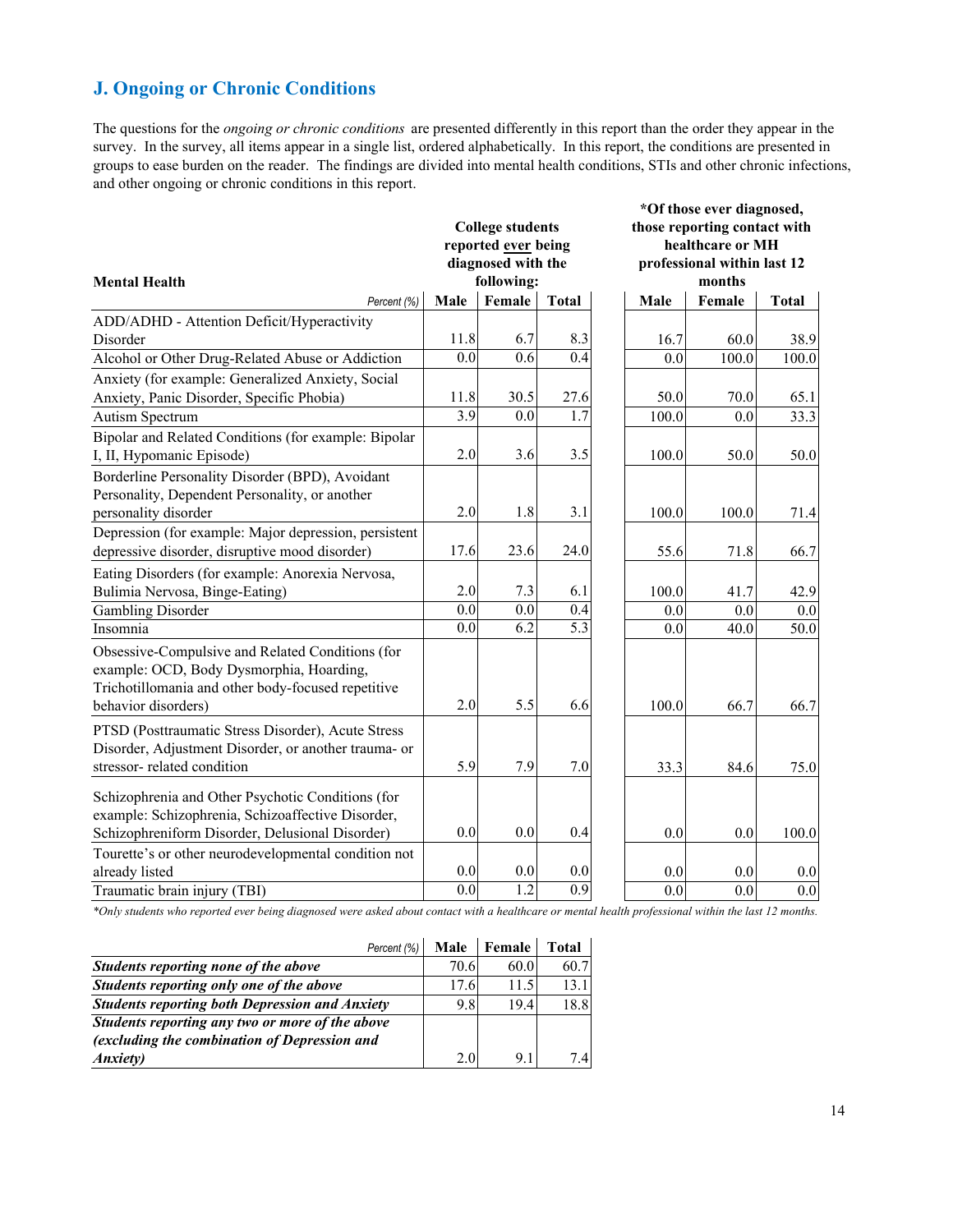| <b>STI's/Other chronic infections</b>       | <b>College students</b><br>reported ever being<br>diagnosed with the<br>following: |               |       |  | *Of those ever diagnosed,<br>had contact with healthcare<br>or MH professional within<br>last 12 months |                  |       |
|---------------------------------------------|------------------------------------------------------------------------------------|---------------|-------|--|---------------------------------------------------------------------------------------------------------|------------------|-------|
| Percent (%)                                 | Male                                                                               | <b>Female</b> | Total |  | Male                                                                                                    | Female           | Total |
| Genital herpes                              | 0.0                                                                                | 0.6           | 0.4   |  | 0.0                                                                                                     | 100.0            | 100.0 |
| Hepatitis B or C                            | 0.0                                                                                | 0.0           | 0.0   |  | 0.0                                                                                                     | 0.0 <sub>l</sub> | 0.0   |
| HIV or AIDS                                 | 0.0                                                                                | 0.6           | 0.4   |  | 0.0                                                                                                     | 0.0 <sub>l</sub> | 0.0   |
| Human papillomavirus (HPV) or genital warts | 0.0                                                                                | 3.6           | 2.6   |  | 0.0                                                                                                     | 100.0            | 100.0 |

*\*Only students who reported ever being diagnosed were asked about contact with a healthcare or mental health professional within the last 12 months.*

|                                                        |                  | <b>College students</b> |              |       | *Of those ever diagnosed,                                                  |              |  |  |
|--------------------------------------------------------|------------------|-------------------------|--------------|-------|----------------------------------------------------------------------------|--------------|--|--|
|                                                        |                  | reported ever being     |              |       | had contact with healthcare<br>or MH professional within<br>last 12 months |              |  |  |
|                                                        |                  | diagnosed with the      |              |       |                                                                            |              |  |  |
| <b>Other Chronic /Ongoing Medical Conditions</b>       |                  | following:              |              |       |                                                                            |              |  |  |
| Percent (%)                                            | Male             | Female                  | <b>Total</b> | Male  | Female                                                                     | <b>Total</b> |  |  |
| Acne                                                   | 25.5             | 28.0                    | 27.3         | 30.8  | 38.6                                                                       | 35.0         |  |  |
| Allergies - food allergy                               | 6.0              | 11.6                    | 11.5         | 0.0   | 21.1                                                                       | 19.2         |  |  |
| Allergies - animals/pets                               | 10.0             | 12.9                    | 12.4         | 0.0   | 25.0                                                                       | 18.5         |  |  |
| Allergies - environmental (for example: pollen, grass, |                  |                         |              |       |                                                                            |              |  |  |
| dust, mold)                                            | 23.5             | 20.6                    | 22.8         | 0.0   | 33.3                                                                       | 25.5         |  |  |
| Asthma                                                 | 20.0             | $8.\overline{5}$        | 11.4         | 0.0   | 14.3                                                                       | 7.7          |  |  |
| Cancer                                                 | 2.0              | 1.2                     | 1.3          | 0.0   | 100.0                                                                      | 50.0         |  |  |
| Celiac disease                                         | 0.0              | 0.0                     | 0.0          | 0.0   | 0.0                                                                        | 0.0          |  |  |
| Chronic pain (for example: back or joint pain,         |                  |                         |              |       |                                                                            |              |  |  |
| arthritis, nerve pain)                                 | 5.9              | 5.5                     | 5.7          | 33.3  | 44.4                                                                       | 38.5         |  |  |
| Diabetes or pre-diabetes/insulin resistance            | 0.0              | 2.4                     | 1.7          | 0.0   | 50.0                                                                       | 50.0         |  |  |
| Endometriosis                                          | 0.0              | 1.2                     | 0.9          | 0.0   | 50.0                                                                       | 50.0         |  |  |
| Gastroesophageal Reflux Disease (GERD) or acid         |                  |                         |              |       |                                                                            |              |  |  |
| reflux                                                 | 0.0              | 4.2                     | 3.5          | 0.0   | 42.9                                                                       | 37.5         |  |  |
| Heart & vascular disorders (for example: atrial        |                  |                         |              |       |                                                                            |              |  |  |
| fibrillation or other cardiac arrhythmia, mitral valve |                  |                         |              |       |                                                                            |              |  |  |
| prolapse or other valvular heart disease, congenital   |                  |                         |              |       |                                                                            |              |  |  |
| heart condition)                                       | 3.9              | 2.4                     | 3.5          | 50.0  | 75.0                                                                       | 62.5         |  |  |
| High blood pressure (hypertension)                     | 7.8              | 2.4                     | 3.5          | 50.0  | 33.3                                                                       | 42.9         |  |  |
| High cholesterol (hyperlipidemia)                      | 7.8              | 5.5                     | 6.6          | 50.0  | 66.7                                                                       | 53.3         |  |  |
| Irritable bowel syndrome (spastic colon or spastic     |                  |                         |              |       |                                                                            |              |  |  |
| bowel)                                                 | 0.0              | 4.8                     | 3.9          | 0.0   | 50.0                                                                       | 44.4         |  |  |
| Migraine headaches                                     | 9.8              | 11.5                    | 11.4         | 0.0   | 47.4                                                                       | 34.6         |  |  |
| Polycystic Ovarian Syndrome (PCOS)                     | 0.0              | 6.1                     | 4.8          | 0.0   | 50.0                                                                       | 54.5         |  |  |
| Sleep Apnea                                            | $\overline{3.9}$ | 0.6                     | 1.3          | 50.0  | 0.0                                                                        | 33.3         |  |  |
| Thyroid condition or disorder                          | 2.0              | 3.0                     | 2.6          | 100.0 | 60.0                                                                       | 66.7         |  |  |
| Urinary system disorder (for example: bladder or       |                  |                         |              |       |                                                                            |              |  |  |
| kidney disease, urinary reflux, interstitial cystitis) | 0.0              | 0.0                     | 0.0          | 0.0   | 0.0                                                                        | 0.0          |  |  |

*\*Only students who reported ever being diagnosed were asked about contact with a healthcare or mental health professional within the last 12 months.*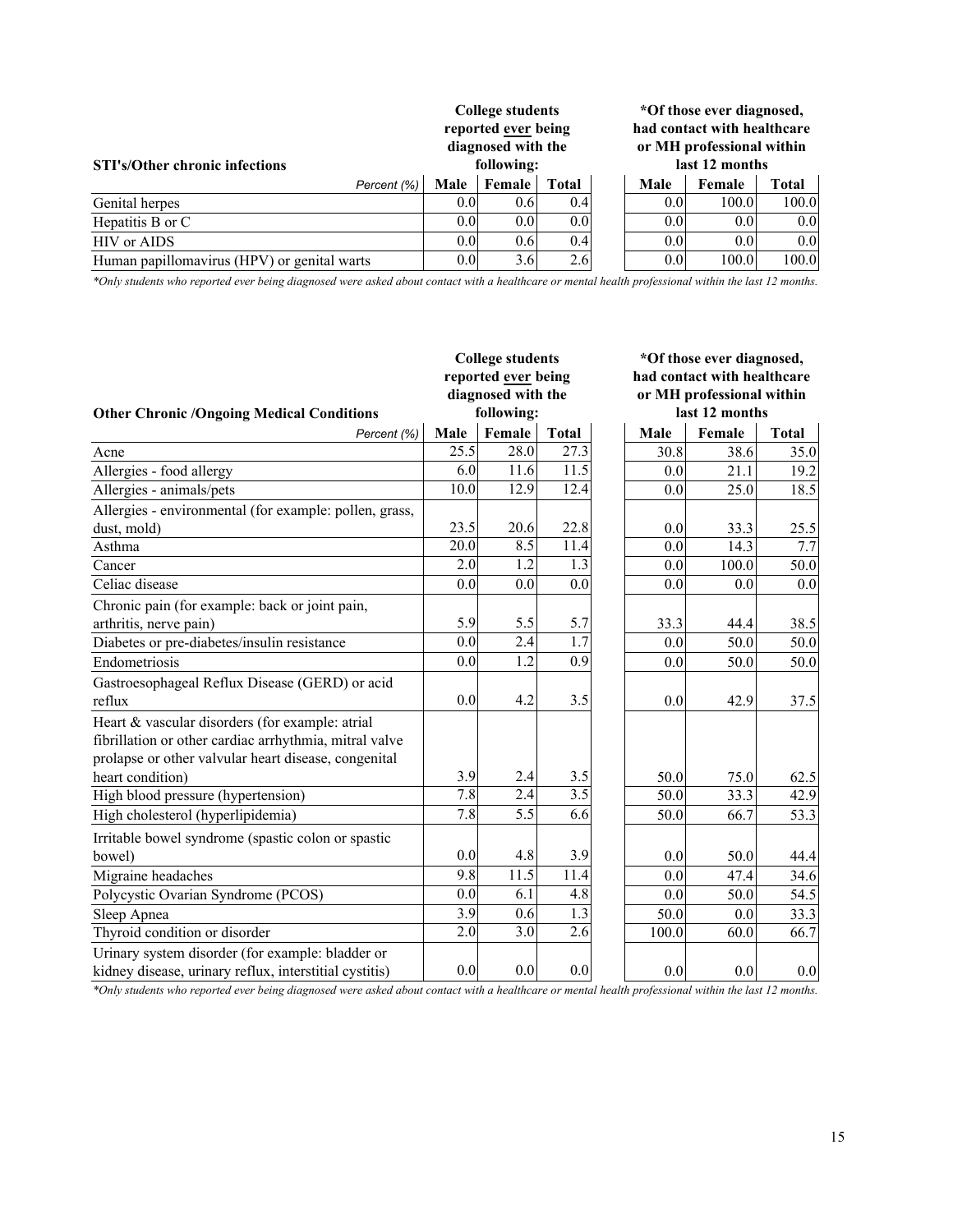#### **Students who reported being diagnosed with diabetes or pre-diabetes/insulin resistance, indicated they had:**

|                                    | Percent (%) | Male | <b>Female</b>    | <b>Total</b> |
|------------------------------------|-------------|------|------------------|--------------|
| <b>Type I Diabetes</b>             |             | 0.0  | 33.3             | 33.3         |
| Type II Diabetes                   |             | 0.0  | 0.0 <sub>l</sub> | 0.0          |
| Pre-diabetes or insulin resistance |             | 0.0  | 100.0            | 100.0        |
| <b>Gestational Diabetes</b>        |             | 0.0  | 0.0              | 0.0          |

# **K. Sleep**

**Reported amount of time to usually fall asleep at night (sleep onset latency):**

|                      |      | Percent (%)   Male   Female   Total |      |
|----------------------|------|-------------------------------------|------|
| Less than 15 minutes |      | 44.8                                |      |
| 16 to 30 minutes     |      | 24.8                                | 21.9 |
| 31 minutes or more   | 24.0 | 30.3                                | 29.8 |

#### **Over the last 2 weeks, students reported the following average amount of sleep (excluding naps):**

|                   | On weeknights |      |               | On weekend nights |               |        |              |
|-------------------|---------------|------|---------------|-------------------|---------------|--------|--------------|
|                   | Percent (%)   | Male | <b>Female</b> | <b>Total</b>      | Male          | Female | <b>Total</b> |
| Less than 7 hours |               | 45.1 | 41.8          | 42.8              | 19.6          | 21.8   | 22           |
| 7 to 9 hours      |               | 54.9 | 53.3          | 53.7              | 74.5          | 64.8   | 66           |
| 10 or more hours  |               | 0.01 | 4.8           | 3.5               | $5.9^{\circ}$ | 13.3   |              |

| On weeknights |        |              | On weekend nights |      |        |              |
|---------------|--------|--------------|-------------------|------|--------|--------------|
| ale           | Female | <b>Total</b> |                   | Male | Female | <b>Total</b> |
| 45.1          |        | 42.8         |                   | 19.6 | 21.8   | 22.1         |
| 54.9          | 53.3   | 53.7         |                   | 74.5 | 64.8   | 66.          |
| $0.0\,$       |        | 3.5          |                   | 5.9  |        |              |

#### **Students reported the following on 3 or more of the last 7 days:**

|            |             | Felt tired or sleepy<br>during the day |               | Got enough sleep so that the<br>felt rested |      |        |       |
|------------|-------------|----------------------------------------|---------------|---------------------------------------------|------|--------|-------|
|            | Percent (%) | Male                                   | <b>Female</b> | <b>Total</b>                                | Male | Female | Total |
| 0 days     |             | 7.8                                    | 3.0I          | 3.9                                         | 7.8  | 16.4   | 16    |
| 1-2 days   |             | 47.1                                   | 21.8          | 26.6                                        | 21.6 | 40.0   | 34    |
| $3-5$ days |             | 27.5                                   | 48.5          | 43.2                                        | 47.1 | 34.5   | 35    |
| $6-7$ days |             | 17.6                                   | 26.7          | 26.2                                        | 23.5 | 9.1    | 13    |

|  | Got enough sleep so that they |  |
|--|-------------------------------|--|
|  | felt rested                   |  |
|  |                               |  |

| ale  | Female | <b>Total</b> | Male | Female   | <b>Total</b> |
|------|--------|--------------|------|----------|--------------|
| 7.8  | 3.0    | 3.9          | 7.8  | 16.4     | 16.6         |
| 47   | 21.8   | 26.6         | 21.6 | 40.0     | 34.5         |
| 27.5 | 48.5   | 43.2         |      | 34.5     | 35.8         |
| 17.6 |        |              | 23.5 | $9_{11}$ |              |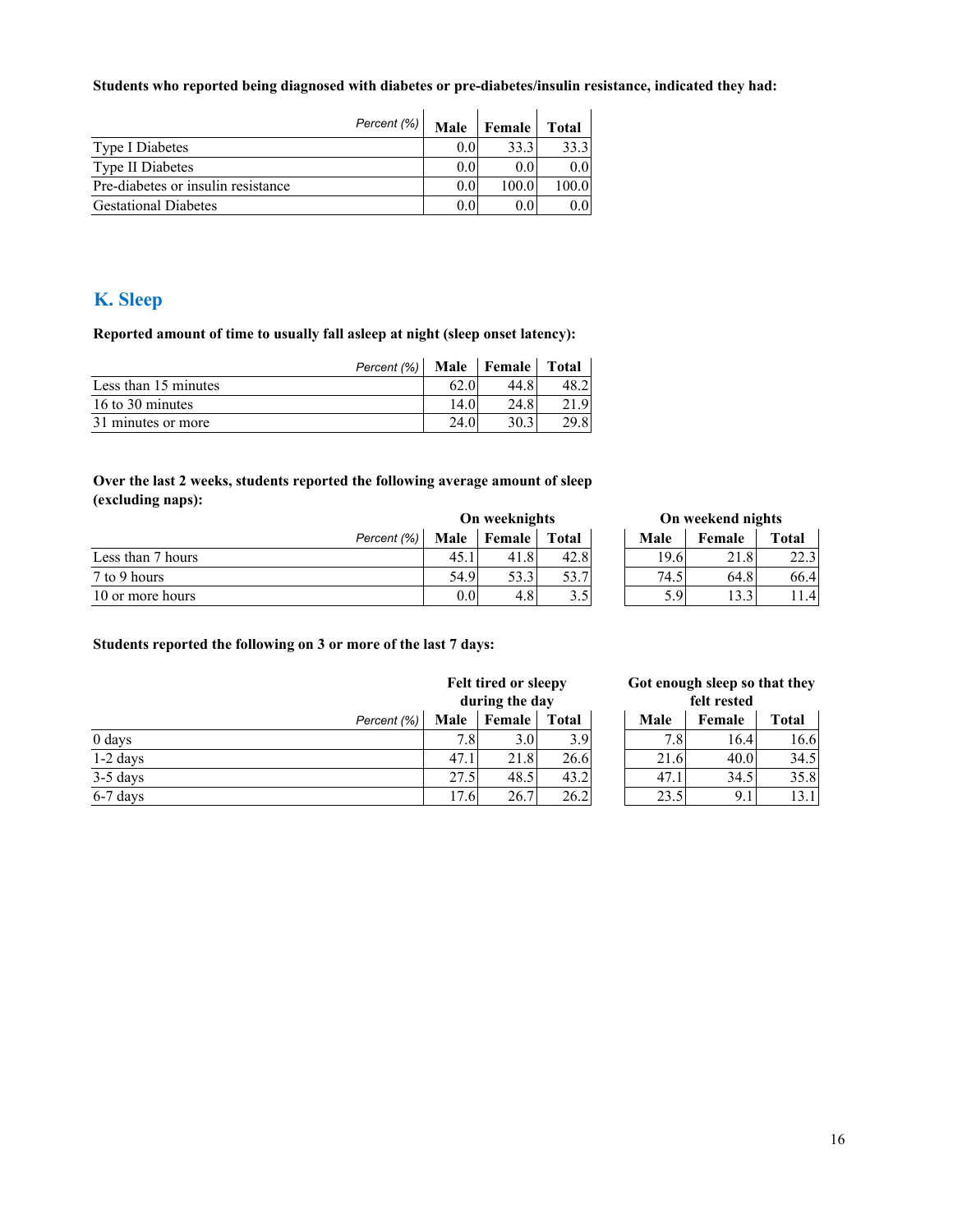# **Demographics and Sample Characteristics**

| $18 - 20$ years:       |              | $25.1\%$ |
|------------------------|--------------|----------|
| $21 - 24$ years:       |              | $67.4\%$ |
| 25 - 29 years:         |              | $7.5\%$  |
| $30+$ years:           |              | $0.0\%$  |
| Mean age:              | $21.8$ years |          |
| Median age:            | $21.0$ years |          |
| $\blacksquare$ Gender* |              |          |

| Female:     | 72.1 %  |
|-------------|---------|
| Male:       | 22.3 %  |
| Non-binary: | 5.2 $%$ |

*\* See note on page 2 regarding gender categories*

### **Example 3 Student status Example 3 Student status Example 3 Student status Example 3 Student status Example 3 Student status Example 3 Student status Example 3 Student status Example 3 Student status Example 3 Student sta**

| 1st year undergraduate:                             | $1.7\%$  | Campus or university housing:        |
|-----------------------------------------------------|----------|--------------------------------------|
| 2nd year undergraduate:                             | 11.8 %   | Fraternity or sorority residence:    |
| 3rd year undergraduate:                             | 33.2 %   | Parent/guardian/other family:        |
| 4th year undergraduate:                             | 25.3 %   | Off-campus:                          |
| 5th year or more undergraduate:                     | 8.3 %    | Temporary or "couch surfing":        |
| Master's (MA, MS, MFA, MBA, etc.):                  | 11.4 %   | Don't have a place to live:          |
| Doctorate (PhD, EdD, MD, JD, etc.):                 | $7.0\%$  | Other:                               |
| Not seeking a degree:                               | $0.4\%$  |                                      |
| Other:                                              | $0.9\%$  |                                      |
|                                                     |          | Students describe themselves as<br>ш |
| Full-time student:                                  | 85.6 %   | American Indian or Native Alaskan    |
| Part-time student:                                  | 14.4 %   | Asian or Asian American              |
| Other student:                                      | $0.0\%$  | Black or African American            |
|                                                     |          | Hispanic or Latino/a/x               |
|                                                     |          | Middle Eastern/North African (MEN    |
| ■ Visa to work or study in the US:                  | $13.2\%$ | or Arab Origin:                      |
|                                                     |          | Native Hawaiian or Other             |
| Relationship status                                 |          | Pacific Islander Native:             |
| Not in a relationship:                              | 48.9%    | White:                               |
| In a relationship but not married/partnered:        | 46.7 %   | <b>Biracial or Multiracial:</b>      |
| Married/partnered:                                  | $4.4\%$  | Identity not listed above:           |
| ■ Primary Source of Health Insurance                |          | If Hispanic or Latino/a/x, are you   |
| College/university sponsored SHIP plan:             | 10.9%    | Mexican, Mexican American, Chican    |
| Parent or guardian's plan:                          | 60.7%    | Puerto Rican:                        |
| Employer (mine or my spouse/partners):              | 5.2 %    | Cuban:                               |
| Medicaid, Medicare, SCHIP, or VA:                   | $3.9\%$  | Another Hispanic, Latino/a/x, or     |
| Bought a plan on my own:                            | $6.1\%$  | Spanish Origin:                      |
| Don't have health insurance:                        | 10.0%    |                                      |
| Don't know if I have health insurance:              | $2.2 \%$ | If Asian or Asian American, are you  |
| Have insurance, but don't know source:              | $0.9 \%$ | East Asian:                          |
|                                                     |          | Southeast Asian:                     |
| ■ Student Veteran:                                  | $1.7\%$  | South Asian:                         |
|                                                     |          | Other Asian:                         |
| <b>Parent or primary responsibility for someone</b> |          |                                      |
| else's child/children under 18 years old:           | $0.4\%$  |                                      |

#### $\blacksquare$  Age **Students describe themselves as**

| 18 - 20 years:       |              | $25.1\%$ | Straight/Heterosexual:     | 72.1 %  |
|----------------------|--------------|----------|----------------------------|---------|
| 21 - 24 years:       |              | 67.4 %   | Asexual:                   | $0.9\%$ |
| 25 - 29 years:       |              | $7.5\%$  | Bisexual:                  | 13.5 %  |
| $30+$ years:         |              | $0.0\%$  | Gay:                       | $2.2\%$ |
| Mean age:            | 21.8 years   |          | Lesbian:                   | $1.7\%$ |
| Median age:          | $21.0$ years |          | Pansexual:                 | $3.5\%$ |
|                      |              |          | Oueer:                     | $1.7\%$ |
| <sup>1</sup> Gender* |              |          | Questioning:               | 3.1%    |
| Female:              |              | 72.1 %   | Identity not listed above: | $1.3\%$ |
| .                    |              | 22.2.2   |                            |         |

| 1st year undergraduate:             | $1.7\%$  | Campus or university housing:     | $10.5\%$ |
|-------------------------------------|----------|-----------------------------------|----------|
| 2nd year undergraduate:             | 11.8 %   | Fraternity or sorority residence: | $0.0\%$  |
| 3rd year undergraduate:             | 33.2 %   | Parent/guardian/other family:     | 69.7 %   |
| 4th year undergraduate:             | $25.3\%$ | Off-campus:                       | 18.4 %   |
| 5th year or more undergraduate:     | 8.3 %    | Temporary or "couch surfing":     | $0.9\%$  |
| Master's (MA, MS, MFA, MBA, etc.):  | $11.4\%$ | Don't have a place to live:       | $0.0 \%$ |
| Doctorate (PhD, EdD, MD, JD, etc.): | $7.0\%$  | Other:                            | $0.4\%$  |
|                                     |          |                                   |          |

### **Students describe themselves as** American Indian or Native Alaskan 1.3 %

| Part-time student:                           | 14.4 $%$ | Asian or Asian American             | 4.8 $%$  |
|----------------------------------------------|----------|-------------------------------------|----------|
| Other student:                               | $0.0\%$  | <b>Black or African American</b>    | 11.8 %   |
|                                              |          | Hispanic or Latino/a/x              | 63.8 %   |
|                                              |          | Middle Eastern/North African (MENA) |          |
| ■ Visa to work or study in the US:           | 13.2 %   | or Arab Origin:                     | $1.7\%$  |
|                                              |          | Native Hawaiian or Other            |          |
| Relationship status                          |          | Pacific Islander Native:            | $0.0\%$  |
| Not in a relationship:                       | 48.9 %   | White:                              | 40.6 $%$ |
| In a relationship but not married/partnered: | $46.7\%$ | Biracial or Multiracial:            | $6.6\%$  |
| Married/partnered:                           | 4.4 $%$  | Identity not listed above:          | $1.7\%$  |
|                                              |          |                                     |          |

#### *If Hispanic or Latino/a/x, are you*

| College/university sponsored SHIP plan: | 10.9 %    | Mexican, Mexican American, Chicano: | 4.1 $%$  |
|-----------------------------------------|-----------|-------------------------------------|----------|
| Parent or guardian's plan:              | 60.7 %    | Puerto Rican:                       | $11.6\%$ |
| Employer (mine or my spouse/partners):  | 5.2 $%$   | Cuban:                              | 45.2 %   |
| Medicaid, Medicare, SCHIP, or VA:       | $3.9\%$   | Another Hispanic, Latino/a/x, or    |          |
| Bought a plan on my own:                | 6.1 $%$   | Spanish Origin:                     | 54.8 %   |
| Don't have health insurance:            | $10.0 \%$ |                                     |          |
| Don't know if I have health insurance:  | $2.2\%$   | If Asian or Asian American, are you |          |
| Have insurance, but don't know source:  | $0.9\%$   | East Asian:                         | 36.4%    |
|                                         |           | Southeast Asian:                    | $9.1\%$  |
| ■ Student Veteran:                      | $1.7\%$   | South Asian:                        | 36.4%    |

Other Asian: 18.2 %

٠